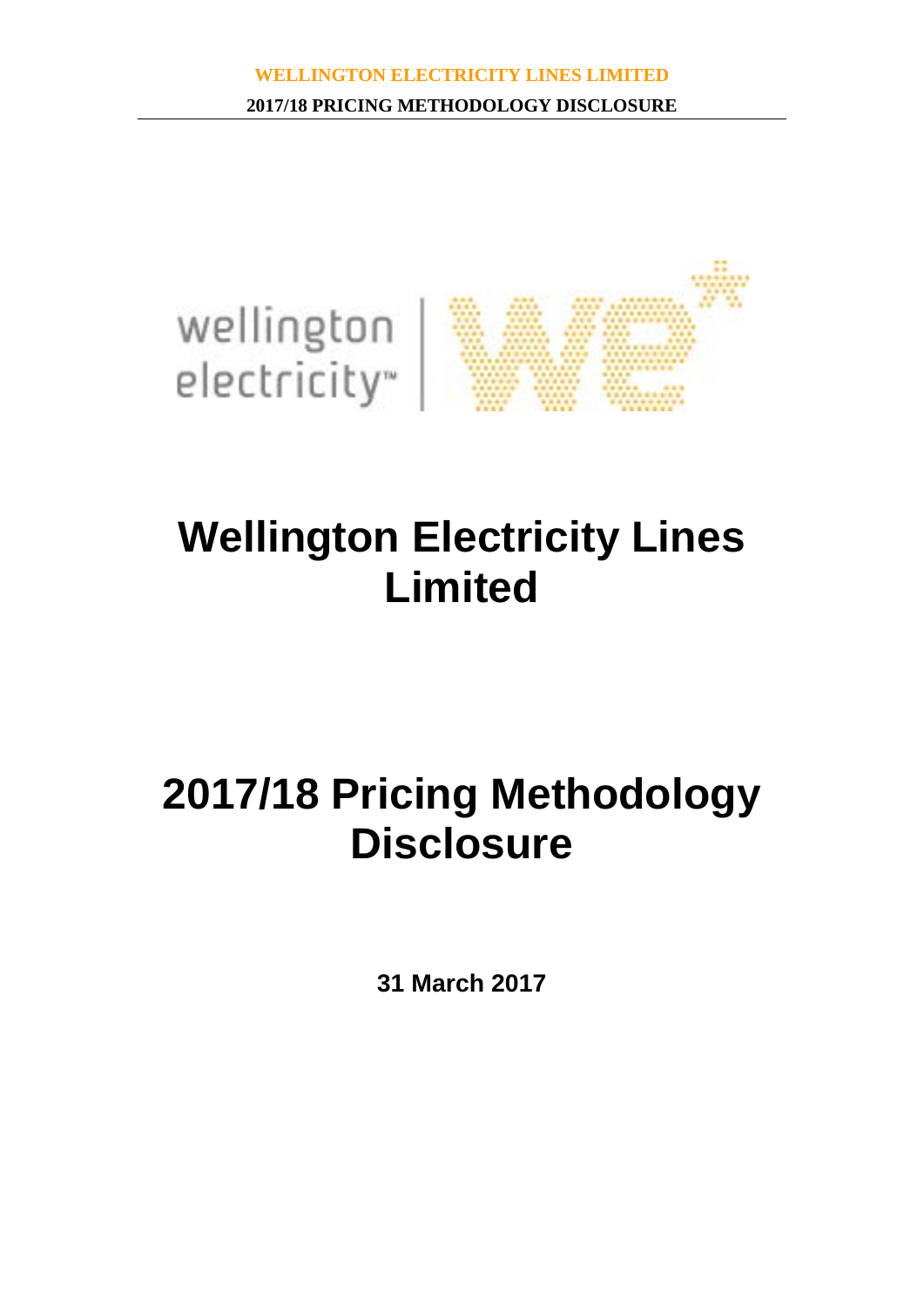## **2017/18 PRICING METHODOLOGY DISCLOSURE**

## **Glossary**

| <b>Abbreviation</b>             | <b>Definition or description</b>                                                                                                                                                                                                              |
|---------------------------------|-----------------------------------------------------------------------------------------------------------------------------------------------------------------------------------------------------------------------------------------------|
| 2017/18 Disclosure of<br>Prices | Wellington Electricity Lines Limited's 2017/18<br><b>Disclosure of Prices</b>                                                                                                                                                                 |
| <b>ACOT</b>                     | Avoided cost of transmission – an amount payable to large<br>distributed generators within Wellington Electricity's<br>network in recognition that these generators may cause<br>WELL to avoid Transpower charges.                            |
| Capacity                        | The maximum amount of energy that a part of the network<br>is able to carry at any point in time                                                                                                                                              |
| <b>Commerce Commission</b>      | New Zealand Commerce Commission (NZCC)                                                                                                                                                                                                        |
| Consumer                        | A person, residential or business, that uses electricity or<br>acquires electricity lines services                                                                                                                                            |
| <b>Consumer Group</b>           | The category of consumer used by the EDB for the<br>purpose of setting prices                                                                                                                                                                 |
| Controlled Load                 | An amount of electrical load which a consumer makes<br>available to the distributor's load control system to turn<br>off during periods of network congestion or to assist in<br>restoring supply                                             |
| <b>CPI</b>                      | <b>Consumer Price Index inflation</b>                                                                                                                                                                                                         |
| Delivery price                  | The total delivery price for both distribution and<br>transmission services (also known as lines charges).                                                                                                                                    |
| Demand                          | Electricity use at a point in time                                                                                                                                                                                                            |
| <b>Distributed Generator</b>    | Any person who owns or operates equipment that is<br>connected to Wellington Electricity Lines Limited's<br>distribution network, including through a consumer<br>installation, which is capable of injecting electricity into<br>the network |
| <b>DPP</b> Determination 2015   | Decision No. NZCC 33, Electricity Distribution Services<br>Default Price-Quality Path Determination 2015                                                                                                                                      |
| <b>EDB</b>                      | <b>Electricity Distribution Business</b>                                                                                                                                                                                                      |
| <b>Electricity Authority</b>    | The Electricity Authority                                                                                                                                                                                                                     |
| <b>GXP</b>                      | A point of supply to Wellington Electricity Lines<br>Limited's distribution network from Transpower's<br>national transmission grid                                                                                                           |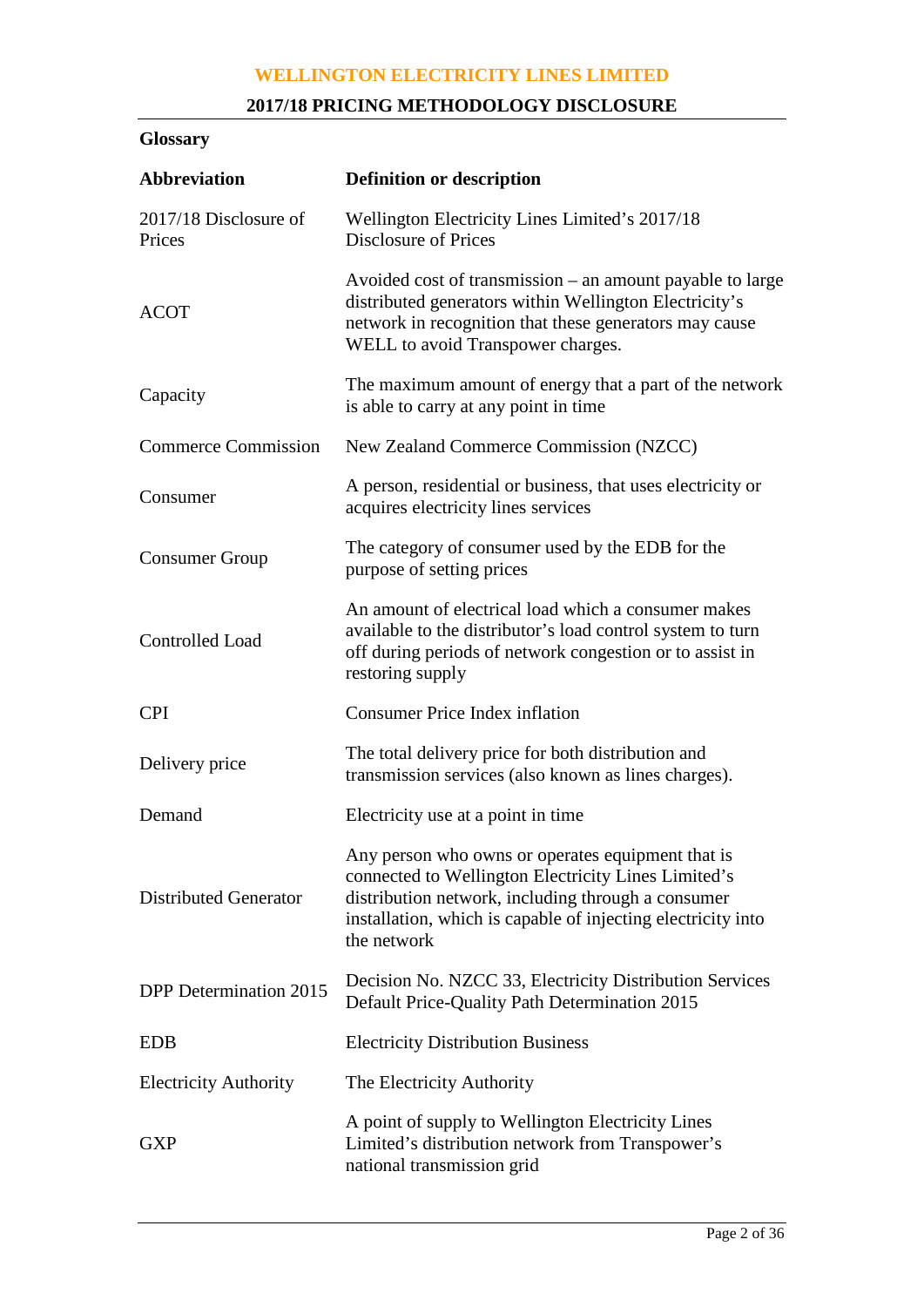## **2017/18 PRICING METHODOLOGY DISCLOSURE**

| <b>Abbreviation</b>    | <b>Definition or description</b>                                                                                                                                                                                                          |  |  |  |  |  |  |
|------------------------|-------------------------------------------------------------------------------------------------------------------------------------------------------------------------------------------------------------------------------------------|--|--|--|--|--|--|
| HV                     | High Voltage – equipment or supplies at voltages of<br>11kV, 22kV or 33kV                                                                                                                                                                 |  |  |  |  |  |  |
| ID Determination 2012  | <b>Electricity Distribution Information Disclosure</b><br>Determination 2012, 22 March 2015                                                                                                                                               |  |  |  |  |  |  |
| ID Guidelines 2010     | The Electricity Authority's Distribution Pricing Principles<br>and Information Disclosure Guidelines, February 2010                                                                                                                       |  |  |  |  |  |  |
| IM Determination 2012  | Electricity Distribution Services Input Methodologies<br>Determination 2012, 30 March 2015                                                                                                                                                |  |  |  |  |  |  |
| <b>LFC</b> Regulations | Electricity (Low Fixed Charge Tariff Option for Domestic<br><b>Consumers</b> ) Regulation 2004                                                                                                                                            |  |  |  |  |  |  |
| Lines Charges          | Refer to Delivery price                                                                                                                                                                                                                   |  |  |  |  |  |  |
| <b>LRMC</b>            | Long Run Marginal Costs                                                                                                                                                                                                                   |  |  |  |  |  |  |
| LV                     | Low Voltage – equipment or supply at a voltage of 220V<br>single phase or 415V three phase                                                                                                                                                |  |  |  |  |  |  |
| <b>Network</b>         | The electricity distribution network owned by Wellington<br>Electricity Lines Limited for the conveyance of electricity.<br>Network assets include substations, lines, poles,<br>transformers, circuit breakers, switchgear, cabling etc. |  |  |  |  |  |  |
| Point of Connection    | A point at which a consumer's fittings interconnect with<br>the Network as described by diagrams as used from time<br>to time by Wellington Electricity Lines Limited                                                                     |  |  |  |  |  |  |
| Power Factor (PF)      | A measure of the ratio of real power to total power of a<br>load. The relationship between real, reactive and total<br>power is as follows:                                                                                               |  |  |  |  |  |  |
|                        | $PF = Real Power (kW) / Total Power (kVA)$                                                                                                                                                                                                |  |  |  |  |  |  |
|                        | Total Power (kVA = $(kW^2 + kVAr^2)^{0.5}$                                                                                                                                                                                                |  |  |  |  |  |  |
| Pricing Methodology    | <b>Wellington Electricity Lines Limited's Pricing</b><br><b>Methodology Disclosure Document</b>                                                                                                                                           |  |  |  |  |  |  |
| <b>RAB</b>             | Regulated Asset Base $-$ is the regulated value of the<br>distribution assets that Wellington Electricity uses to<br>provide line function services.                                                                                      |  |  |  |  |  |  |
| WELL                   | <b>Wellington Electricity Lines Limited</b>                                                                                                                                                                                               |  |  |  |  |  |  |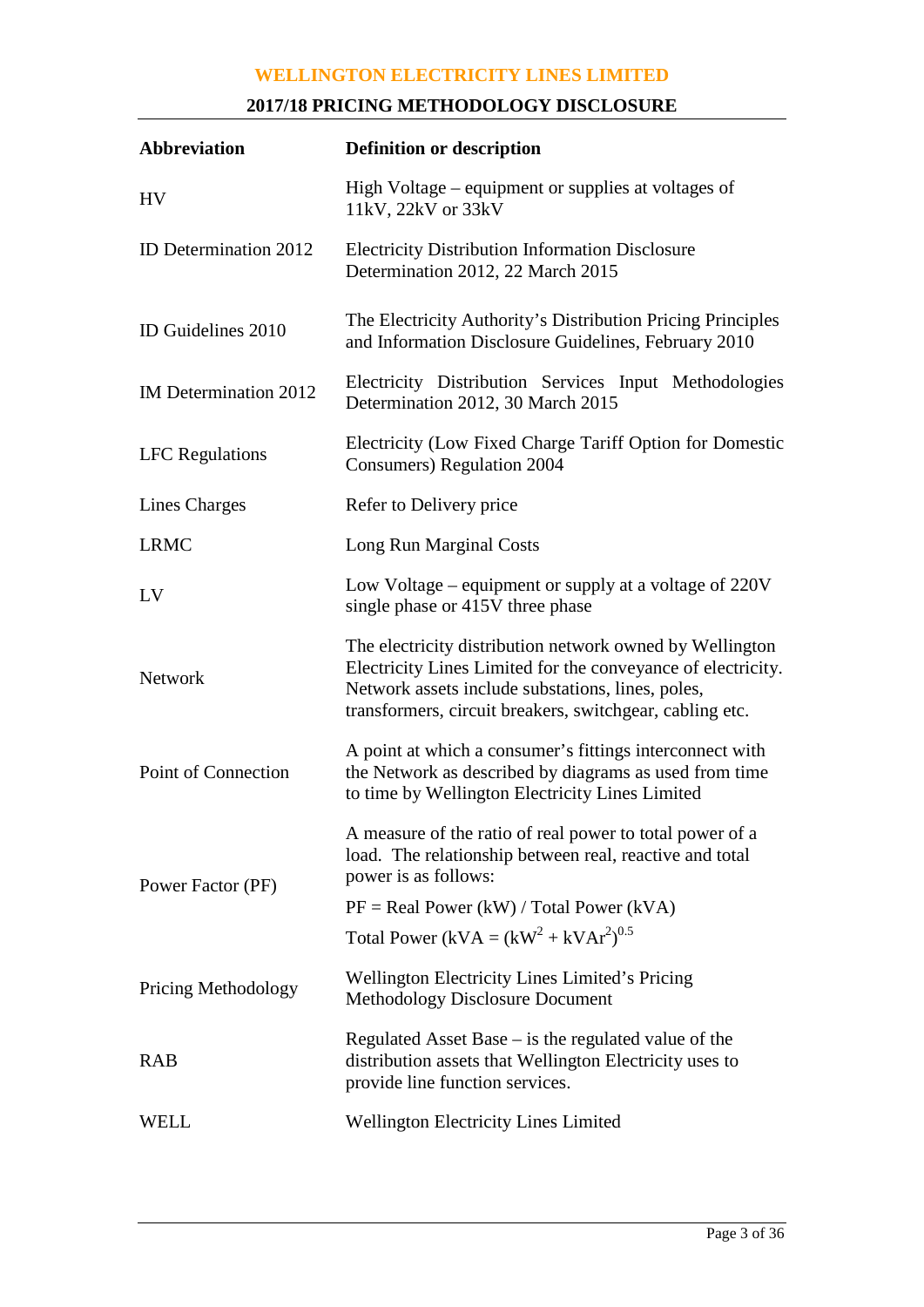#### **2017/18 PRICING METHODOLOGY DISCLOSURE**

## **Contents**

| 1            |       |                                                                          |  |
|--------------|-------|--------------------------------------------------------------------------|--|
| $\mathbf{2}$ |       |                                                                          |  |
|              | 2.1   |                                                                          |  |
|              | 2.2   |                                                                          |  |
|              | 2.3   |                                                                          |  |
|              | 2.4   |                                                                          |  |
|              | 2.5   |                                                                          |  |
|              | 2.6   |                                                                          |  |
| 3            |       |                                                                          |  |
|              | 3.1   |                                                                          |  |
|              | 3.1.1 | Description change for 'Night only' supply to 'Night boost'              |  |
|              |       |                                                                          |  |
|              | 3.1.2 |                                                                          |  |
| 4            |       |                                                                          |  |
| 5            |       |                                                                          |  |
|              | 5.1   |                                                                          |  |
| 6            |       |                                                                          |  |
|              | 6.1   |                                                                          |  |
| 7            |       |                                                                          |  |
|              | 7.1   |                                                                          |  |
|              | 7.2   |                                                                          |  |
| 8            |       |                                                                          |  |
|              | 8.1   |                                                                          |  |
|              | 8.2   | Impact of price changes on consumer groups and individual                |  |
|              |       |                                                                          |  |
|              | 8.3   |                                                                          |  |
|              | 8.4   | Obligations and responsibilities to consumers on Non Standard            |  |
|              | 8.5   |                                                                          |  |
|              | 8.6   |                                                                          |  |
|              | 8.7   |                                                                          |  |
|              |       | Appendix A: Pricing Methodology - Information Disclosure Requirements 29 |  |
|              |       |                                                                          |  |
|              |       |                                                                          |  |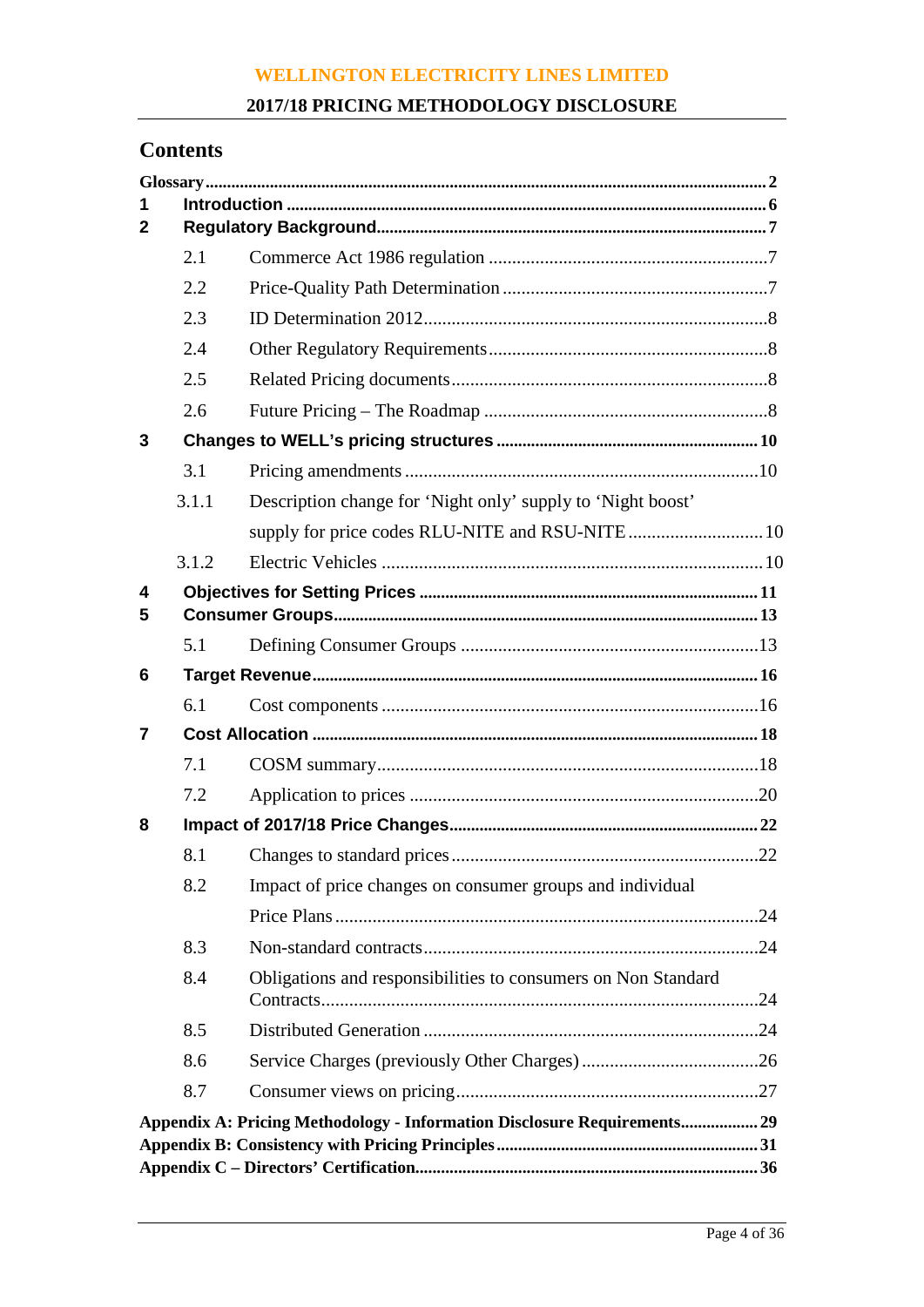#### **2017/18 PRICING METHODOLOGY DISCLOSURE**

## **List of tables**

| Table 2 – Key cost components to cover provision of electricity line services16 |     |
|---------------------------------------------------------------------------------|-----|
|                                                                                 |     |
| Table 4 – Key cost components to cover provision of electricity line services   |     |
|                                                                                 |     |
|                                                                                 |     |
|                                                                                 |     |
|                                                                                 |     |
|                                                                                 |     |
|                                                                                 | .26 |
|                                                                                 |     |
|                                                                                 |     |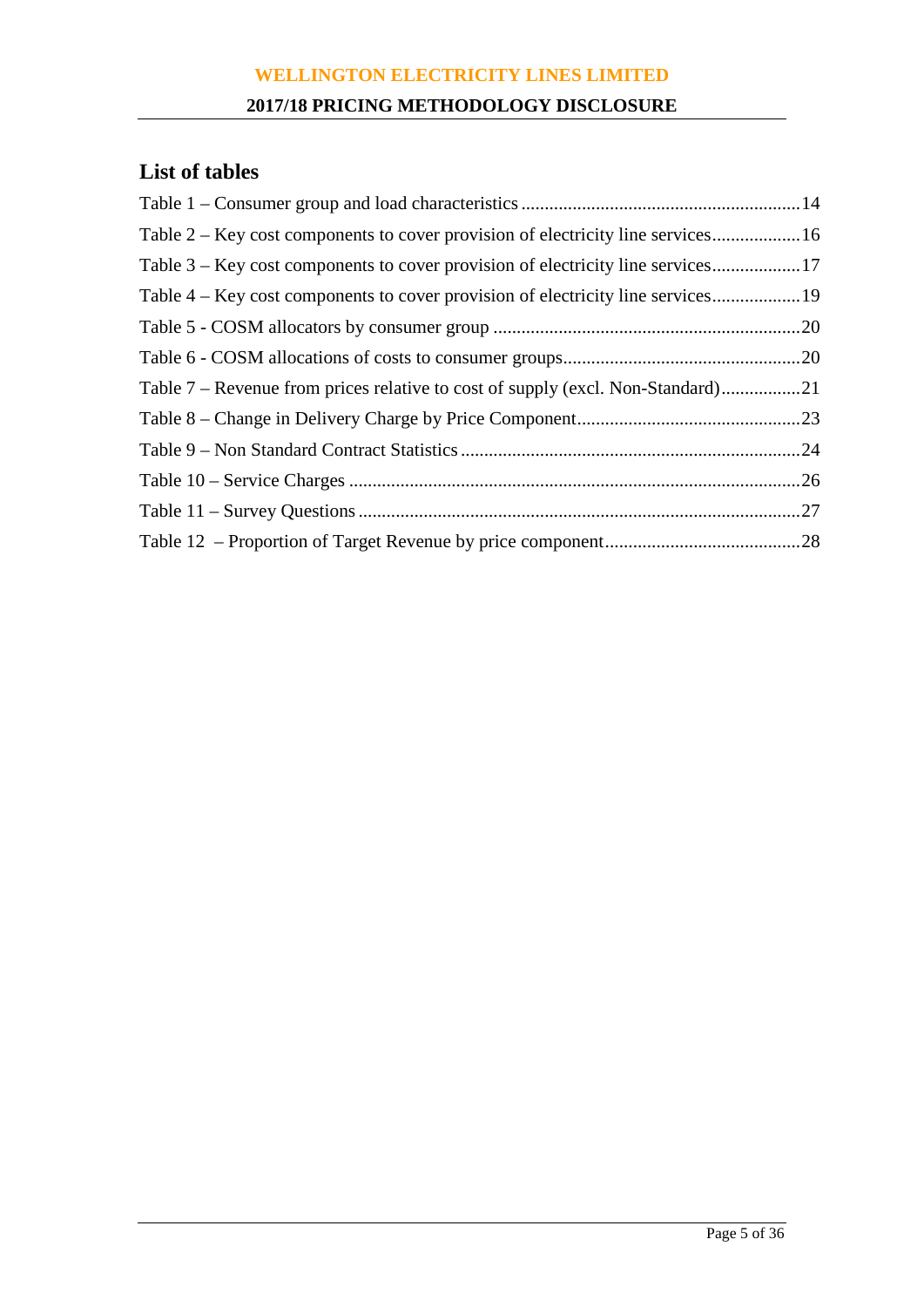## **1 Introduction**

Wellington Electricity (WELL) owns and operates the electricity distribution network in the Wellington region, covering Wellington, Porirua, Lower and Upper Hutt cities, connecting electricity infrastructure to more than 165,000 homes and businesses. WELL recovers the cost of owning and operating the network through a combination of standard (published) and non-standard prices for electricity lines services, and capital contributions for new connections.

WELL is regulated by the Commerce Commission ("Commission") and is required to publish its pricing methodology for electricity lines services. WELL is also regulated by the Electricity Authority under the Electricity Industry Act 2010. This document describes WELL's pricing methodology and outlines how costs are allocated to and recovered from the consumer groups connected to and taking line function services from the Wellington network for the 2017/18 pricing year commencing 1 April 2017.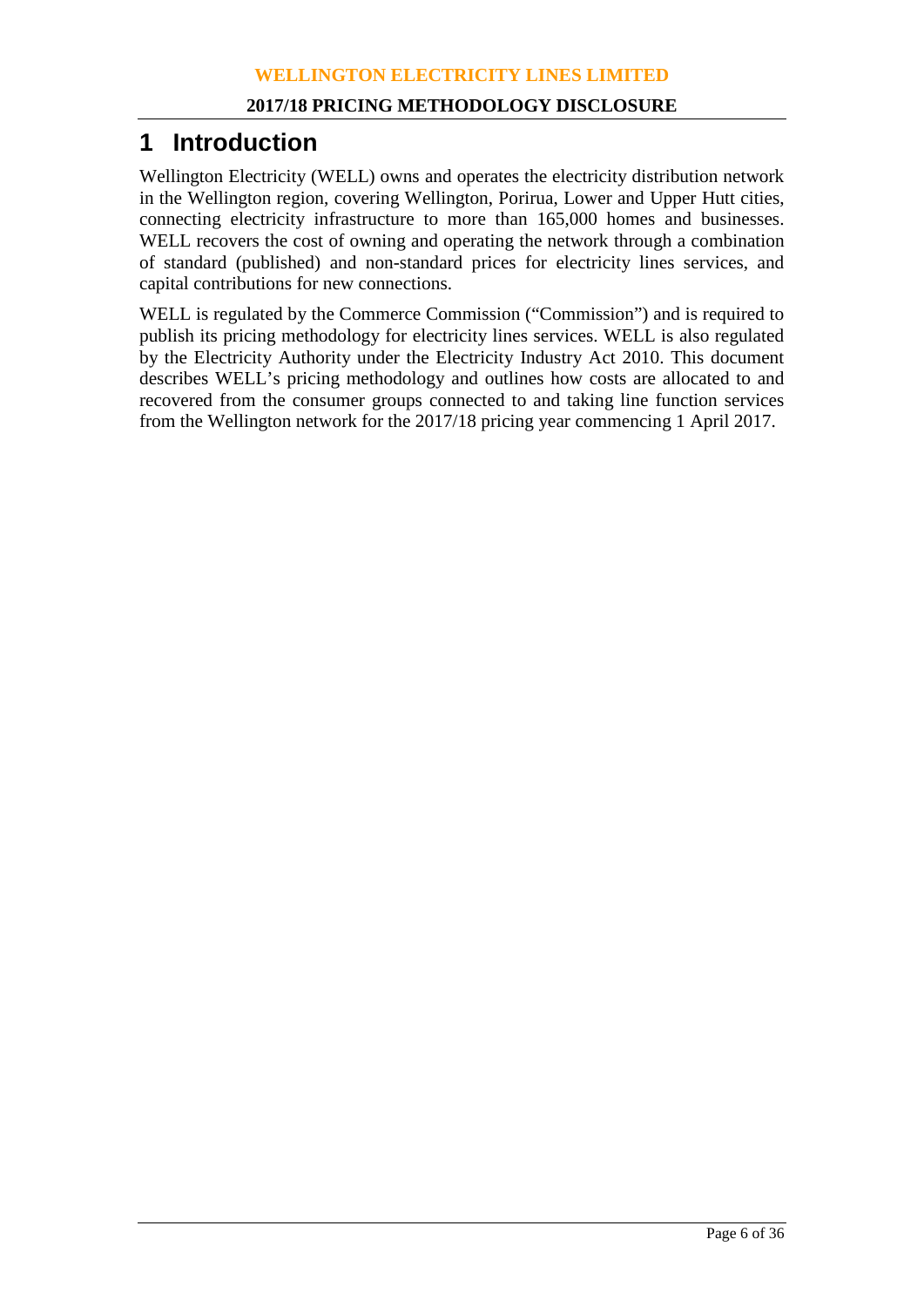## **2 Regulatory Background**

WELL is a supplier of electricity distribution lines services and is regulated by:

- The Commission under Part 4 of the Commerce Act 1986 (Part 4); and
- The Electricity Authority under the Electricity Industry Act 2010.

#### **2.1 Commerce Act 1986 regulation**

Under Part 4, the Commission regulates markets where competition is limited, including electricity distribution services. Regulation for electricity distribution services includes regulation of price and quality through a price-quality path to ensure incentives and pressures, similar to those in a workably competitive market, are faced by distributors so that consumers will benefit in the long term.

#### **2.2 Price-Quality Path Determination**

The DPP Determination 2015 regulates two components of WELL's prices: the distribution price component and the pass-through price component. The passthrough price component recovers costs that are largely outside WELL's control. These include council rates, levies, transmission costs and other recoverable costs. The distribution price component recovers WELL's costs of operating the distribution network and associated lines function services.

At the commencement of each defined five year regulatory period, the Commission determines a quantum of allowable revenue for WELL to ensure that the business recovers what the Commission determines as a sufficient return on an efficient level of forecast operating and capital expenditure. This is achieved by computation of "building blocks", whereby the Commission determines the revenue that equates to recovery of operating expenditure, depreciation and an "industry benchmarked" rate of return on capital employed. Once allowable revenue is determined for each year of the regulatory period, the present value of the revenue is calculated; this present value is then "smoothed" over the five year regulatory period to reflect forecast movements in price and billed quantities. Ultimately the Commission translates allowable revenue to price control through the calculation of a weighted average price cap, which represents the maximum limit for the prices charged by WELL in a given regulatory year.

The DPP Determination 2015 set WELL's maximum allowable revenue from distribution prices for the year beginning 1 April 2015 and allows distribution prices to increase by CPI in the following four years of the regulatory period. Compliance with the distribution price path is assessed on a notional basis, using prices multiplied by quantities from two years prior.

Pass-through price components recover the actual pass-through and recoverable costs that WELL incurs. A mechanism at the end of each pricing year allows for any differences between pass-through and recoverable costs and pass-through price revenues to be washed up in subsequent years with a time value of money adjustment.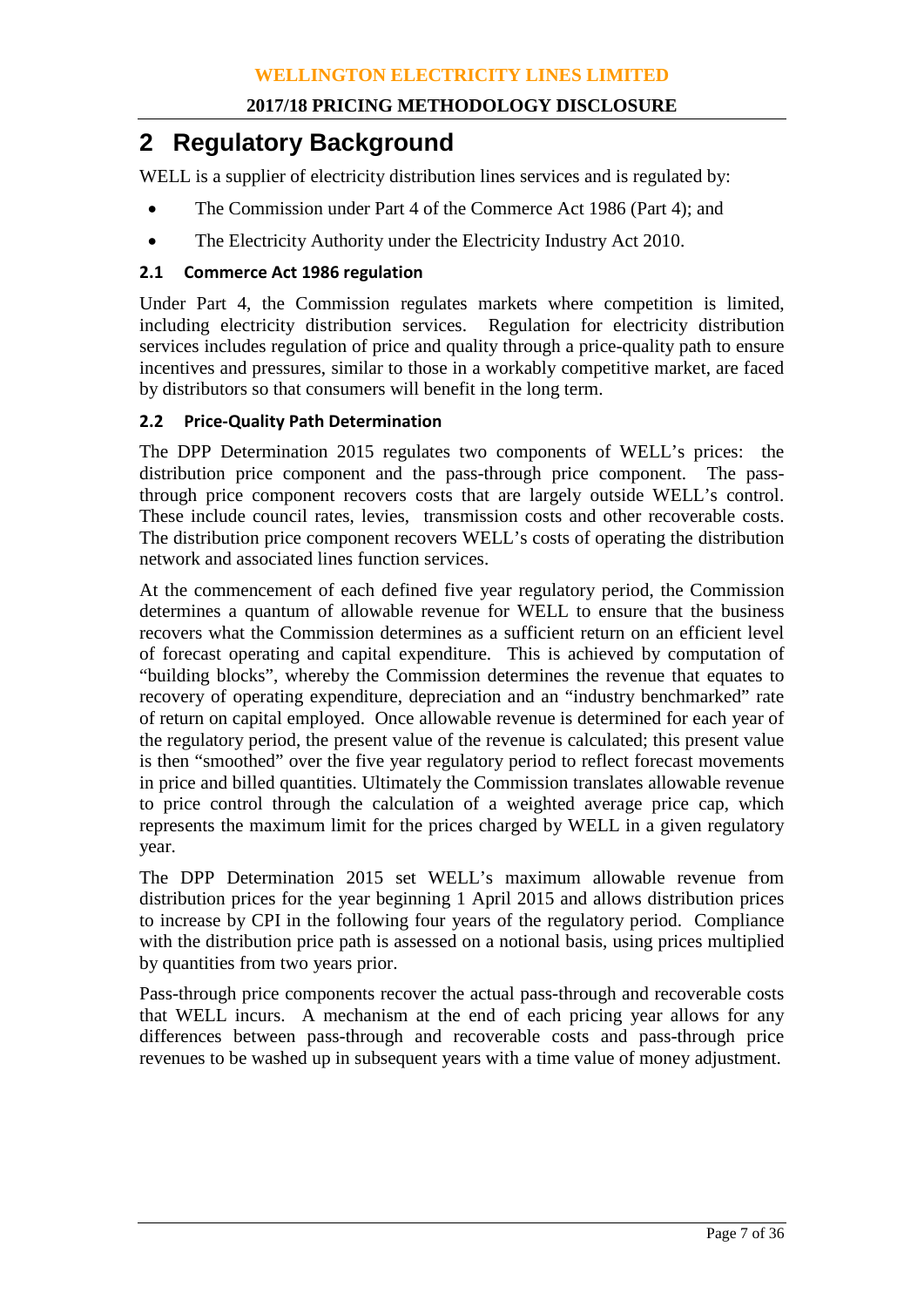#### **2.3 ID Determination 2012**

WELL is also subject to information disclosure regulation under Part  $4<sup>1</sup>$  $4<sup>1</sup>$  $4<sup>1</sup>$ . The purpose of this regulation is to ensure that sufficient information is readily available to interested persons to assess whether the purpose of Part 4 of the Act is being met. As a result, WELL must make disclosures under the ID Determination 2012, including publicly disclosing its pricing methodology before the start of each disclosure year commencing 1 April. The requirements of the ID Determination 2012 relating to pricing methodologies are set out in Appendix A.

Additionally, the Electricity Authority's ID Guidelines 2010 set out voluntary principles and guidelines for information disclosure relating to EDBs pricing methodologies. We demonstrate WELL's pricing methods are consistent with the pricing principles in Appendix B.

#### **2.4 Other Regulatory Requirements**

Other regulatory requirements directly applicable to this pricing methodology are:

- the LFC Regulations these require EDBs to offer a pricing plan to domestic consumers that use less than 8,000kWh per annum, which has a fixed daily price of no more than 15 cents per day. Other variable charges must be set such that residential low users are no worse off than residential standard users when consumption is at 8,000kWh per annum.
- Schedule 6.4 of Part 6 of the Code sets out pricing principles for distributed generation.

#### **2.5 Related Pricing documents**

In addition to this Pricing Methodology Disclosure document, the following pricing related material applicable for the 2017/18 year will be available on WELL's website:<sup>[2](#page-7-1)</sup>

- Disclosure of Prices;
- Line Charge Notice;
- Electricity Network Pricing Schedule;
- Transmission Pass Through Methodology; and
- Customer Contributions Policy.

#### **2.6 Future Pricing – The Roadmap**

As requested by the Electricity Authority, we have published our plans for introducing efficient future pricing ("future pricing roadmap") on our website at 1 April 2017. The purpose of the future pricing roadmap is to provide stakeholders, such as consumers, retailers and regulators, with information about WELL's plan for future changes to pricing structures and/or prices, together with expected timeframes for

 $\overline{a}$ 

<span id="page-7-0"></span><sup>1</sup> Section 54F of the *Commerce Act 1986*

<span id="page-7-1"></span><sup>&</sup>lt;sup>2</sup> Available at[: http://www.welectricity.co.nz/disclosures/pricing/2017-pricing/](http://www.welectricity.co.nz/disclosures/pricing/2017-pricing/)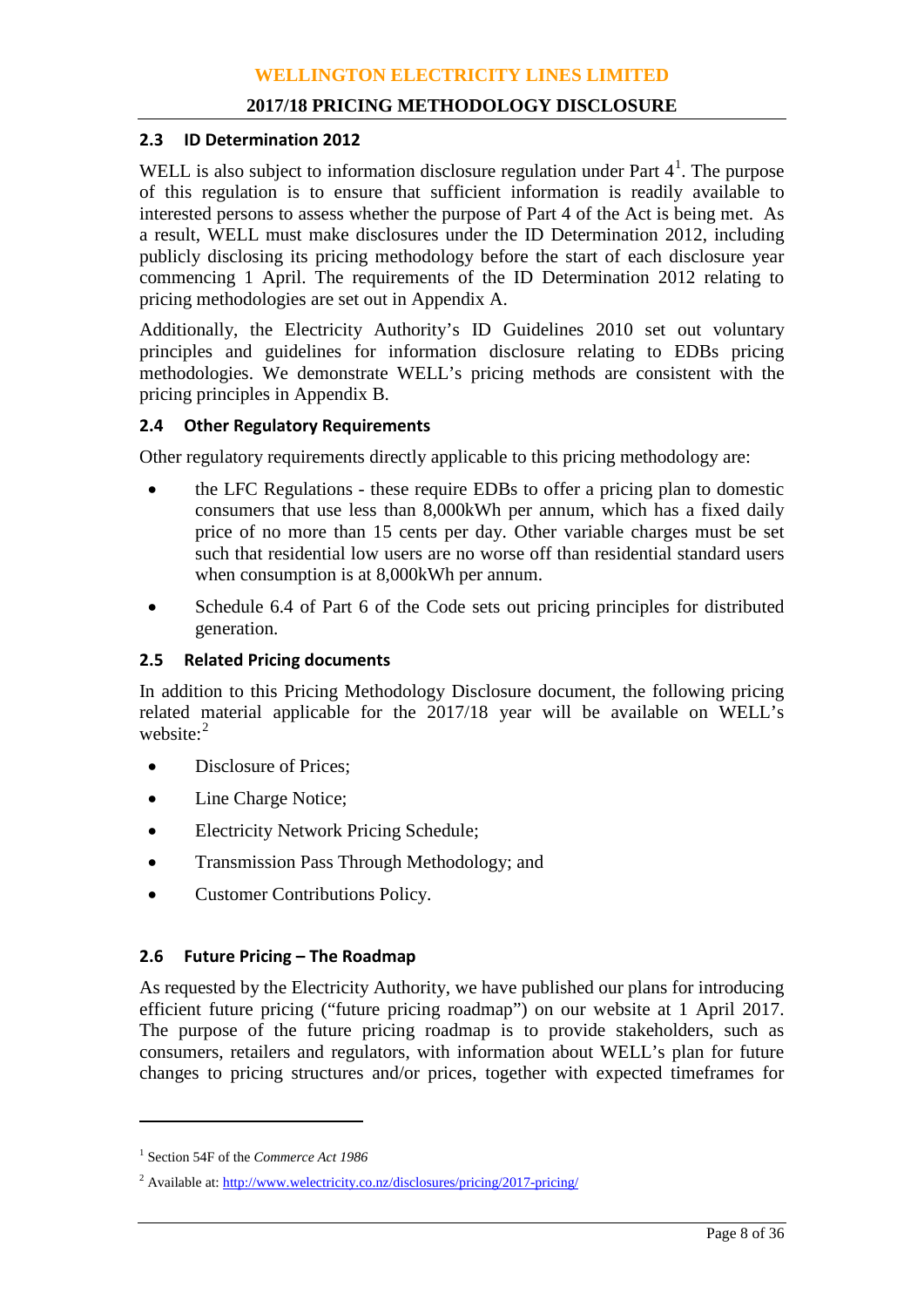implementing the changes. The inputs for the future pricing roadmap take into consideration the following factors:

- Consultation with both retailers and consumers;
- The future evolution of emerging technologies;
- Load shifting and the shared benefits for both network and consumers;
- Pending introduction of a revenue cap form of control by the Commission in 2020; and
- Mitigation of any price shocks for consumers as best possible.

It will be important that retailers and distributors work together to ensure that lines charge price signals can be transparently passed through to consumers.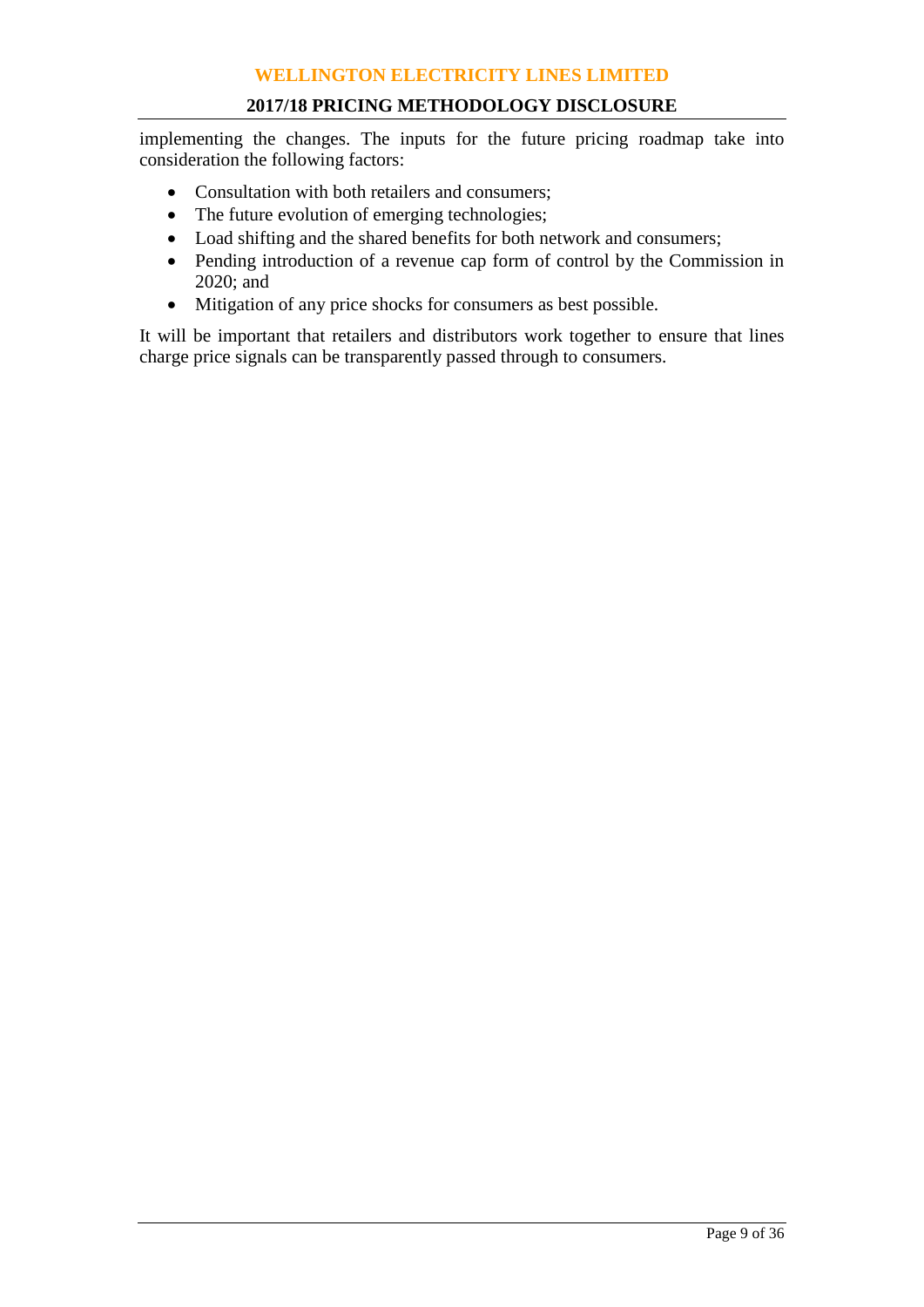## **3 Changes to WELL's pricing structures**

We have made the following change to pricing structures this year:

• Introduced a demand charge price signal ('EVDMND' measured in kilowatts) for owners of private electric vehicles (EV) who also utilise EVNITE pricing. The rate of this demand charge is initially set at \$0/kW/month from 1 April 2017, however our intention is to introduce a congestion price signal in subsequent years.

We have also updated the description of the RLU-NITE and RSU-NITE price codes to "night boost" rather than "night", to better reflect the nature of supply for these codes and to be more consistent with the *Electricity Network Association's Distribution Pricing Guidelines (September 2016)*.

Further information on these changes is provided below.

#### **3.1 Pricing amendments**

The adjustments made to pricing from 1 April 2017 are as follows:

#### *3.1.1 Description change for 'Night only' supply to 'Night boost' supply for price codes RLU-NITE and RSU-NITE*

The description change has been made to better reflect that this supply includes an additional boost period during the daytime as well as the night time supply period. This aligns with the *Electricity Network Association's Distribution Pricing Guidelines (September 2016)*. There have been no changes in the eligibility requirements. Night boost is a separately metered supply to permanently wired appliances, such as night store heaters, which we arrange for switching on and off supply at our specific control times. Night boost supply will be switched on during the night period (11pm to 7am) and for a minimum two hour boost period during the day (generally between 1pm and 3pm). There is no electricity supply to the permanently wired appliances outside of these specified time periods.

#### *3.1.2 Electric Vehicles*

On 1 April 2017 we are introducing a demand charge price signal ('EVDMND' measured in kilowatts) for owners of private EVs who also utilise EVNITE pricing. This demand price signal applies during the network congestion period of 5pm to 9pm. Initially the rate of the demand charge is \$0.00/kW/month, however this price signal is expected to be increased so it is cost reflective for EV owners in subsequent years. The purpose of this demand charge is to incentivise EV owners, through price signals, to charge their vehicles outside of the network evening congestion period. We believe that introducing this demand charge will help reduce the need for additional investment in upgrading the network for EV charging and also avoid the risk of network outages where no price signal is present during the congestion period. By avoiding increased investment for accommodating increasing network peak demand, customers will also avoid increased prices.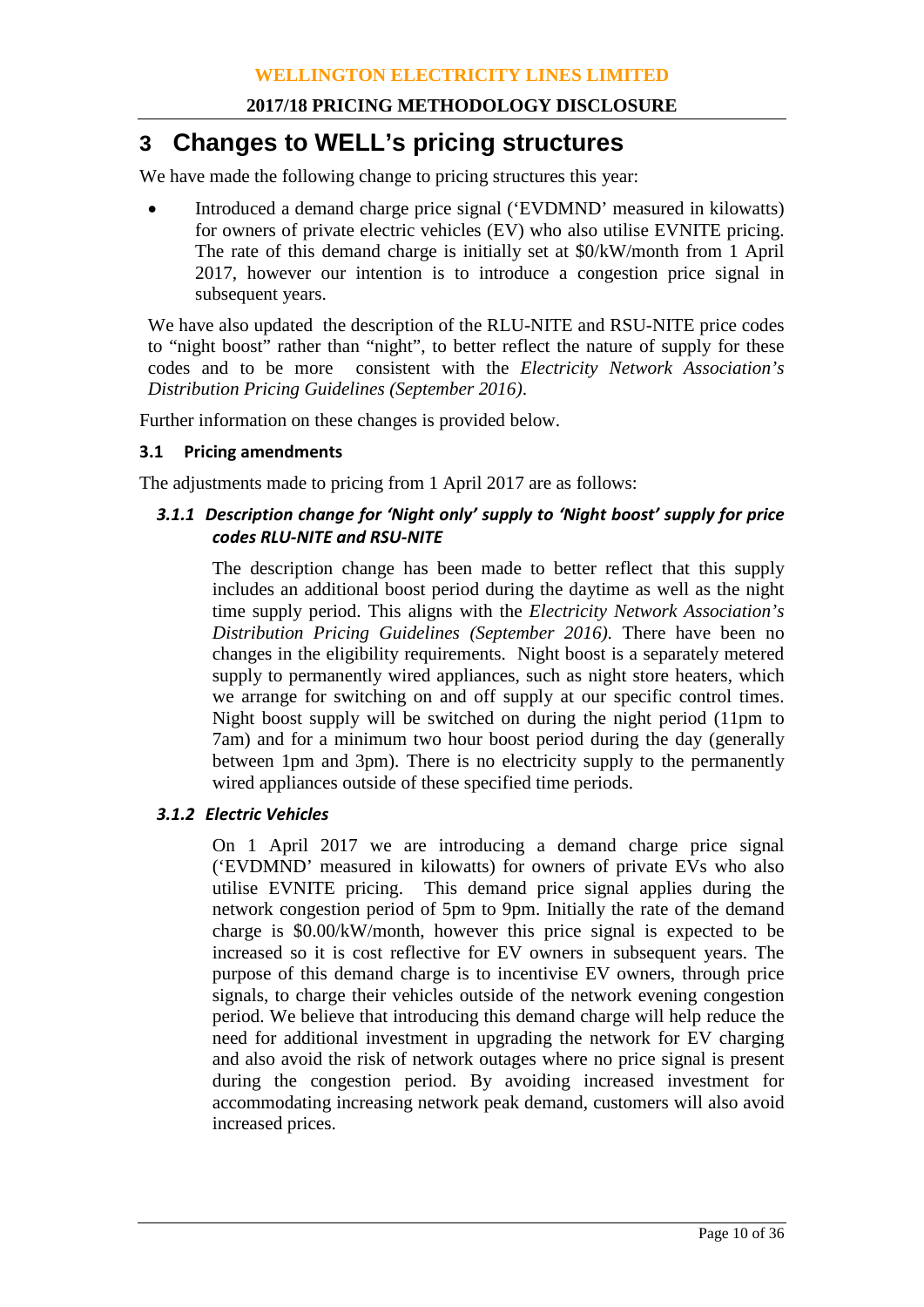## **4 Objectives for Setting Prices**

The objective of WELL's pricing methodology is to develop electricity delivery prices that:

- Are cost reflective better signalling to consumers the impact of their usage on future expenditure;
- Are consumer and retailer centric, such that prices:
	- o are logical and simple to understand;
	- o allow consumers to manage their usage and bills;
	- o can be passed on transparently by retailers
- Minimise revenue volatility and under-recovery;
- Seek to reduce price shock to consumers;
- Are forward looking, being robust to changes in technology and regulation;
- Are practical and achievable to implement within the next 1-5 years; and
- Are not inconsistent with pricing structures used by other EDBs.

For the 2017/18 pricing period, WELL has focused on:

- Further alignment of prices to the cost of supply (cost-reflective pricing); and
- Introducing a demand charge for EV customers (cost-reflective pricing)

Our plan is to review and, where practicable, introduce the following price changes over the next 5 years:

- **Demand/TOU pricing:** We will investigate, and if appropriate, introduce demand or time of use (e.g. peak period pricing) based pricing signals across the residential and commercial consumer groups. With time of use metering in the Wellington region now available for approximately 80% of all connections, there is an opportunity for WELL to consider transitioning to time and/or demand based pricing. This will provide consumers with the opportunity to reduce electricity charges by reducing usage during peak demand periods and this consequently may allow WELL to reduce or defer investment in the network. Demand/TOU pricing may also help us respond to the impact of evolving energy technologies (including solar, batteries, EVs) and alternative energy supplies (e.g. gas). A demand charge price signal has been introduced for EV customers from 1 April 2017; and
- **Rationalise commercial pricing plans** by merging some existing price categories and aligning pricing structures. In particular, we are considering adopting similar maximum demand based pricing structures across all large commercial load.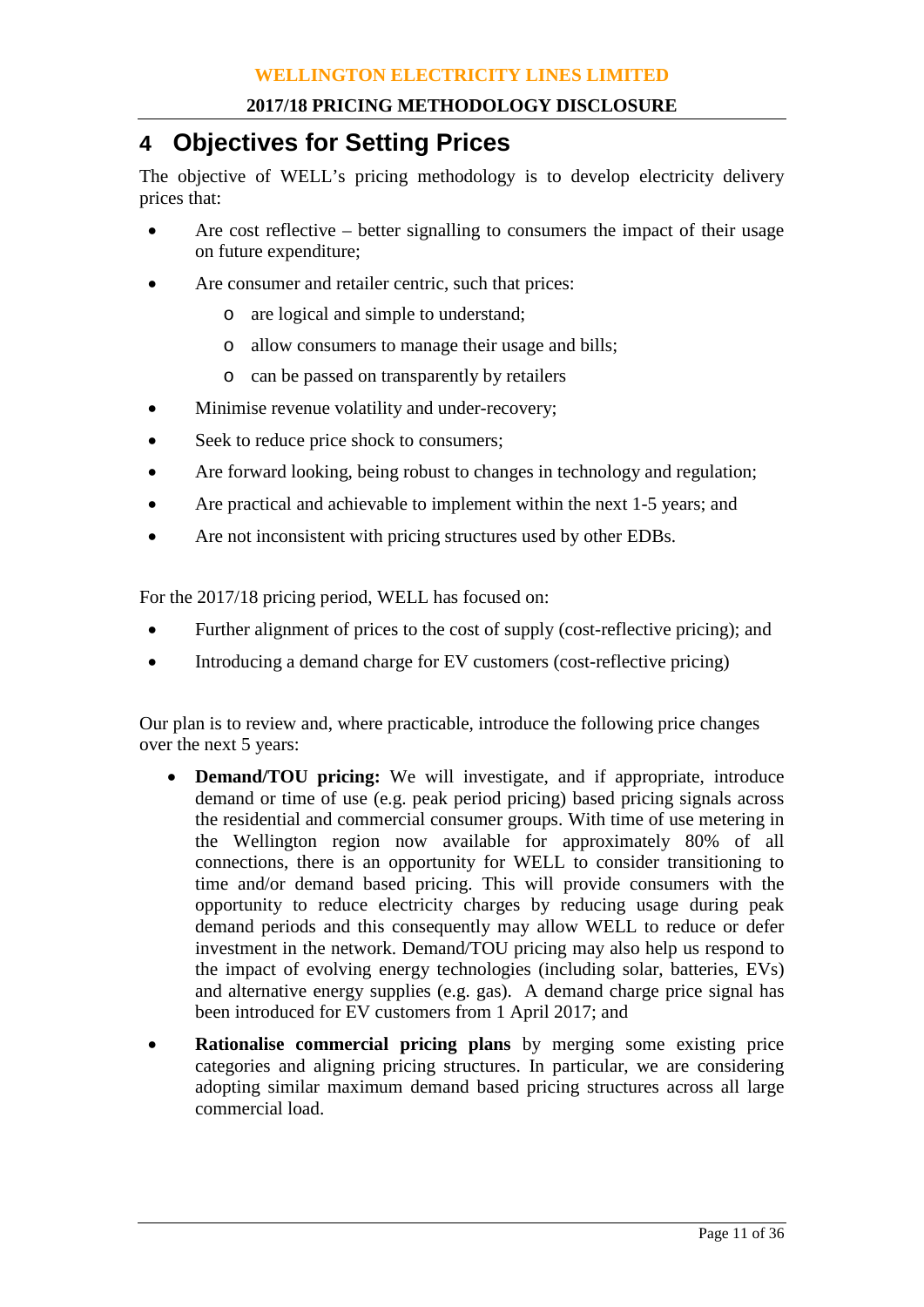Some of these pricing areas will take some time to develop and implement because more data and analysis is required (i.e. demand based pricing), or there are regulatory barriers, and/- or further smart meter roll out is necessary.

We will consider introducing these changes as soon as practicable and after due consultation, to address our pricing objectives and where there is a clear benefit from doing so. For any such changes we plan to develop a transition plan to avoid significant price shock for consumers.

In addition to providing price signals to consumers to shift consumption to periods outside of the peak demand period, our future pricing changes are likely to target ensuring that consumers with solar pay their full share of network capacity and demand costs, rather than being subsidised by consumers without solar.

We plan to consult with consumer advocacy groups and retailers on any significant price changes, and will provide further updates as our review progresses.

As requested by the Electricity Authority, we have published our plans for introducing efficient future pricing ("future pricing roadmap") on our website at 1 April 2017<sup>[3](#page-11-0)</sup>. The purpose of the future pricing roadmap is to provide stakeholders, such as consumers, retailers and regulators, with information about WELL's plan for future changes to pricing structures and/or prices, together with expected timeframes for implementing the changes.

 $\overline{a}$ 

<span id="page-11-0"></span><sup>3</sup> Available at[: http://www.welectricity.co.nz/disclosures/pricing/2017-pricing/](http://www.welectricity.co.nz/disclosures/pricing/2017-pricing/)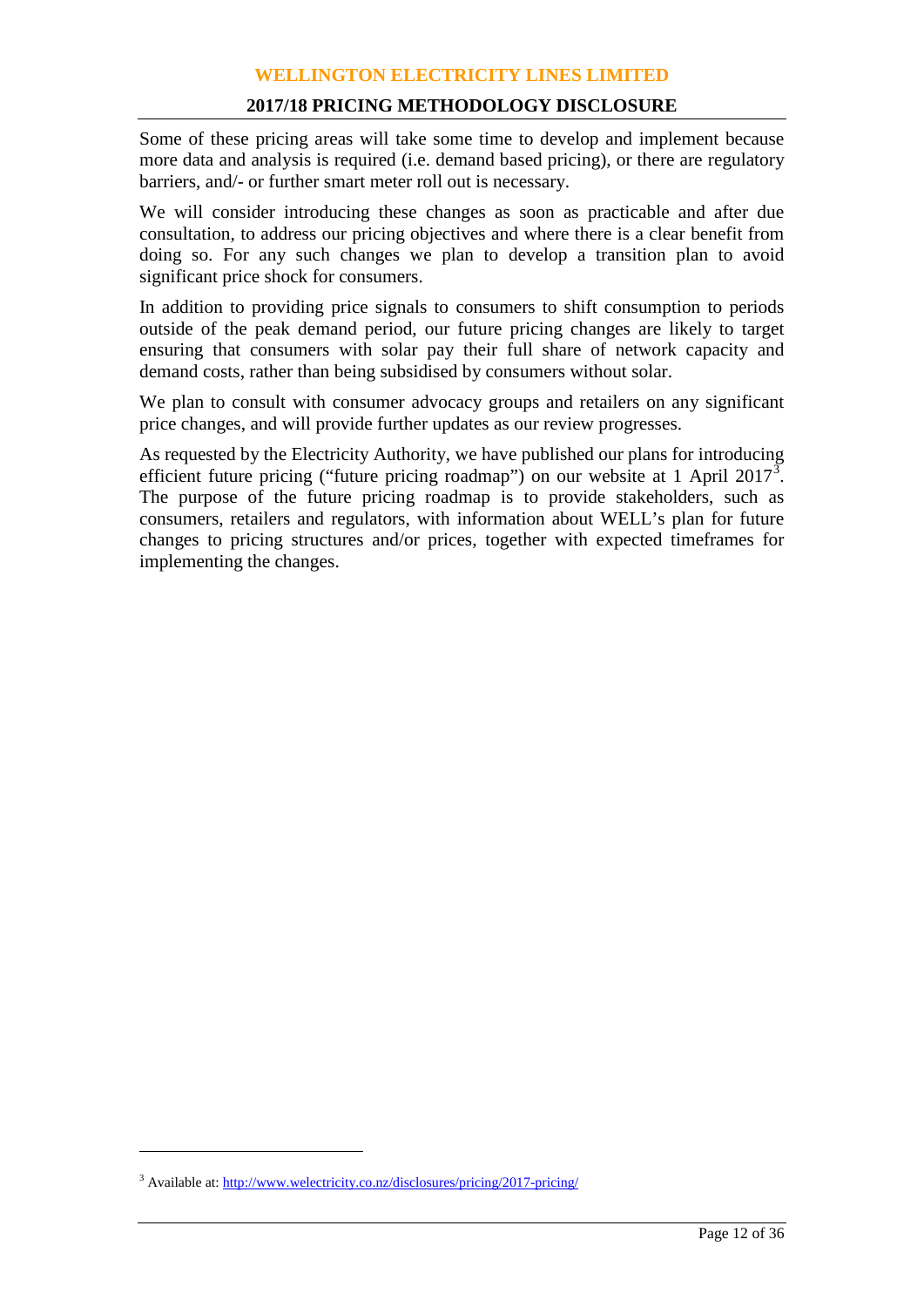## **5 Consumer Groups**

This section sets out the rationale and criteria for our consumer groups.

#### **5.1 Defining Consumer Groups**

WELL has adopted the following consumer groups for pricing purposes:

- Standard contracts:
	- o Residential Low User (RLU);
	- o Residential Standard User (RSU);
	- o General Low Voltage Connection (GLV);
	- o General Transformer Connection (GTX); and
	- o Unmetered (G).
	- Non Standard Contracts.

Consumers are grouped by voltage level connection, end use, and their utilisation of electricity assets. As an example, the General Transformer Connection group does not make use of the low voltage (LV) reticulation network, as it connects directly to the high voltage network via a dedicated transformer.

Our Electricity Delivery Price Schedule<sup>[4](#page-12-0)</sup> sets out prices for the  $2017/18$  pricing year for the Standard contract consumer groups. Non-standard contract consumer groups are notified directly of their pricing.

The criteria used by WELL to allocate consumers to consumer groups is as follows:

#### *Residential*

 $\overline{a}$ 

The Residential consumer group is consistent with the definition of "Domestic consumer" in the Low Fixed Charge Regulations, where the primary use of the point of connection is a home not normally used for any business activity. Consumers in this group almost exclusively are connected to the LV Network, place similar capacity demands on the network, and can use night boost<sup>[5](#page-12-1)</sup> and controlled<sup>[6](#page-12-2)</sup> tariffs, provided they have the required metering, dedicated interruptible load and meet other eligibility criteria.

This residential consumer group has low and standard users. A low user is a residential consumer who consumes less than 8,000 kWh per year and who is on a low fixed charge retail pricing plan. The Low Fixed Charge Regulations require electricity distribution businesses (EDBs) to offer a pricing plan to domestic low users with a fixed price of no more than 15 cents per day.

<span id="page-12-0"></span><sup>4</sup> Available at[: http://www.welectricity.co.nz/disclosures/pricing/2017-pricing/](http://www.welectricity.co.nz/disclosures/pricing/2017-pricing/)

<span id="page-12-1"></span><sup>&</sup>lt;sup>5</sup> Night boost is a separately metered supply to permanently wired appliances, such as night store heaters, which are switched on and off at specific times. Night boost supply will be switched on during the night period (11pm to 7am) and for a minimum two hour boost period during the day (generally between 1pm to 3pm).

<span id="page-12-2"></span> $6$  A controlled supply is a supply that allows WELL to control energy supply to permanently wired appliances, such as hot water cylinders. The load control associated with a controlled supply is not operated based on specific daily times.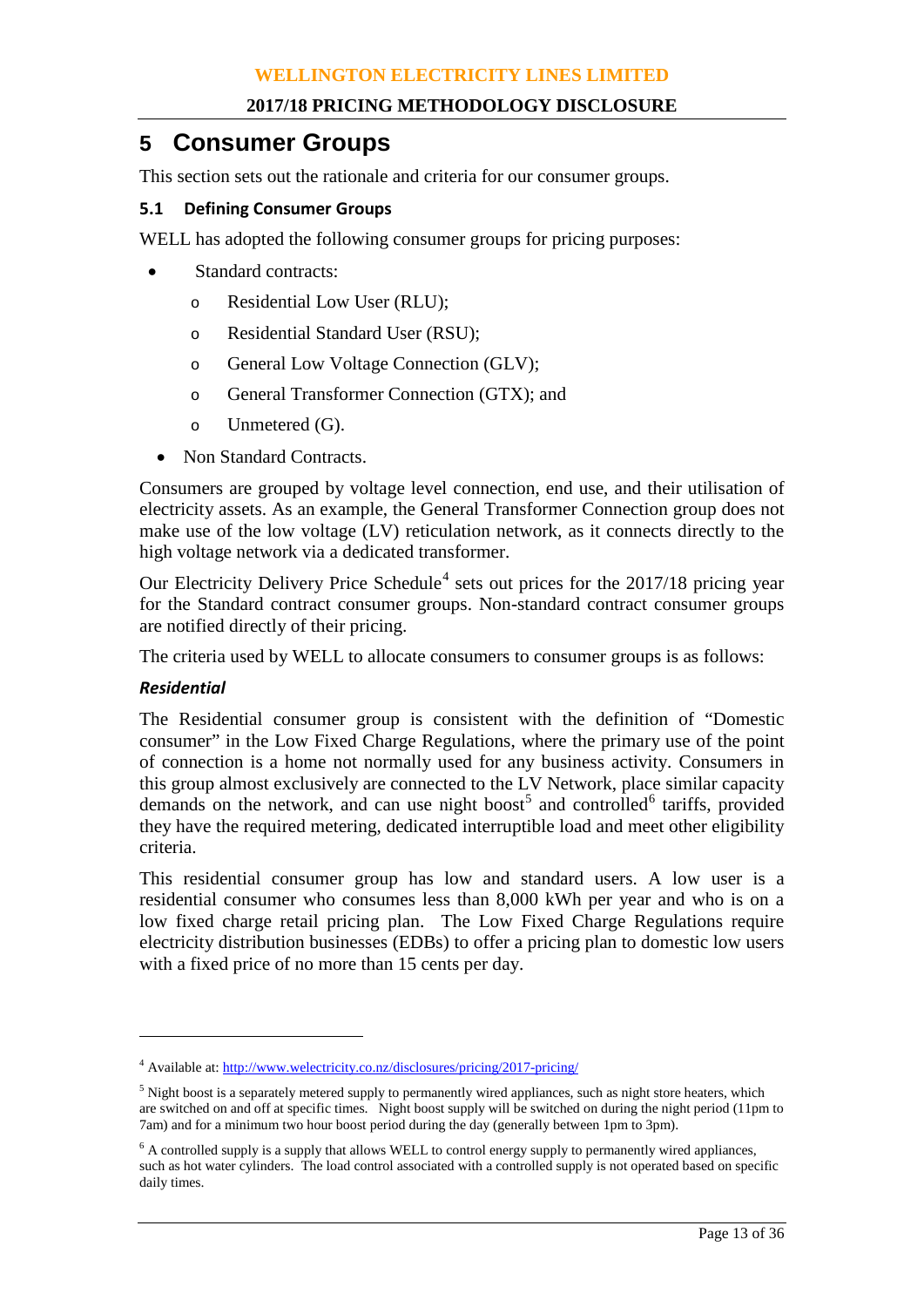#### **2017/18 PRICING METHODOLOGY DISCLOSURE**

A standard user is a residential consumer who consumes more than 8,000 kWh per year.

#### *General Low Voltage Connection*

The General Low Voltage Connection group is connected to the LV network with a connection capacity of up to 1500kVA, where the premises is a non-residential site used for business activity (e.g. a shop or a farm).

#### *General Transformer Connection*

The General Transformer Connection group includes consumers who receive supply from a transformer, owned by WELL and dedicated to supplying a single consumer, where the premises is a non-residential site used for business activity.

#### *Voltage and asset distinctions*

The following table depicts the relationship between consumer groups, load and asset utilisation characteristics.

| <b>Connection Asset</b><br><b>Characteristics</b> | <b>Unmetered</b>               | <b>Residential</b> | <b>General Low</b><br><b>Voltage</b> | <b>General</b><br><b>Transformer</b> | <b>Non Standard</b> |
|---------------------------------------------------|--------------------------------|--------------------|--------------------------------------|--------------------------------------|---------------------|
| $\langle$ 1kVA                                    | $\checkmark$                   |                    |                                      |                                      |                     |
| $\leq$ 15kVA                                      |                                | $\checkmark$       | ✓                                    | ✓                                    |                     |
| $>15kVA <=69kVA$                                  |                                |                    | ✓                                    | ✓                                    |                     |
| $>69$ kVA & $\leq$ =138kVA                        |                                |                    | ✓                                    | $\checkmark$                         |                     |
| $>138kVA <=300kVA$                                |                                |                    | $\checkmark$                         | $\checkmark$                         |                     |
| $>300$ kVA & $\leq 1500$ kVA                      |                                |                    | $\checkmark$                         | ✓                                    |                     |
| $>1500kVA$                                        |                                |                    |                                      | $\checkmark$                         | ✓                   |
| Low voltage                                       | $\checkmark$                   | $\checkmark$       | ✓                                    |                                      |                     |
| Transformer                                       | $\checkmark$                   | $\checkmark$       | $\checkmark$                         | ✓                                    | ✓                   |
| High voltage                                      |                                |                    |                                      | ✓                                    | ✓                   |
| <b>Dedicated assets</b>                           | $\checkmark$ <sup>7</sup><br>- |                    | $\cdots$<br>. .                      | $\checkmark^8$<br>$\cdots$           | $\mathcal{V}^9$     |

**Table 1 – Consumer group and load characteristics**

#### *Distributed Generation*

WELL also has a distributed generation (DG) price. While not classified specifically as a consumer group in the Delivery Price Schedule, we have created a zero charge against each plan. The primary reason for these charges is to record the volume of generation on the network for market reconciliation purposes. This information is also

 $\overline{a}$ 

<span id="page-13-0"></span><sup>7</sup> Streetlight circuits

<span id="page-13-1"></span><sup>8</sup> Transformers

<span id="page-13-2"></span><sup>&</sup>lt;sup>9</sup> Dedicated network assets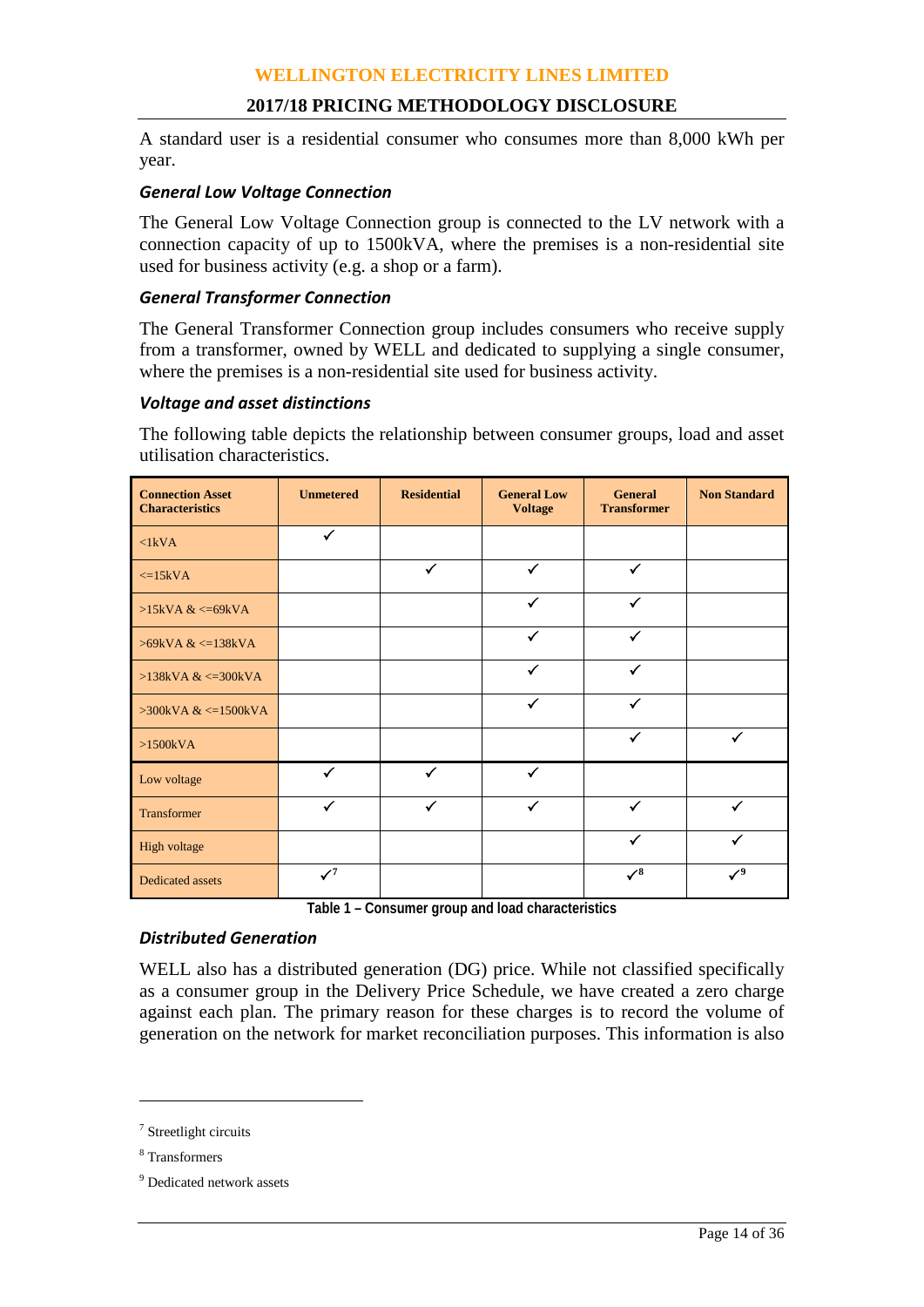#### **2017/18 PRICING METHODOLOGY DISCLOSURE**

used to monitor uptake of DG connections on the network to assess their impact on network infrastructure and operations.

#### *Non-standard contracts*

The non-standard contracts group is made up of consumers who have atypical connection characteristics. For non-standard consumers, a confidential agreement exists between WELL and the individual consumer which sets out the terms and conditions for the supply of the electricity lines services including the price.

In accordance with its Customer Contributions  $Policy<sup>10</sup>$ , WELL uses the following criteria to determine if a non-standard contract is appropriate:

- The consumer represents an unusual credit risk; or
- The consumer wants to reserve future network capacity; or
- There are unusual asset ownership or demarcation issues; or
- The consumer and/or WELL wishes to contract for additional services not covered in standard contracts; or
- The site to be connected has unusual locational or security issues; or
- Any other unusual circumstances that WELL, at its discretion, considers to warrant the use of a non-standard rather than standard contract.

#### *Unmetered*

 $\overline{a}$ 

The Unmetered consumer group includes consumers who do not have any metering because the cost of metering is prohibitive relative to their consumption. This includes streetlights, bus shelters, traffic lights etc.

<span id="page-14-0"></span><sup>&</sup>lt;sup>10</sup> Available at[: http://www.welectricity.co.nz/disclosures/customer-contributions/](http://www.welectricity.co.nz/disclosures/customer-contributions/)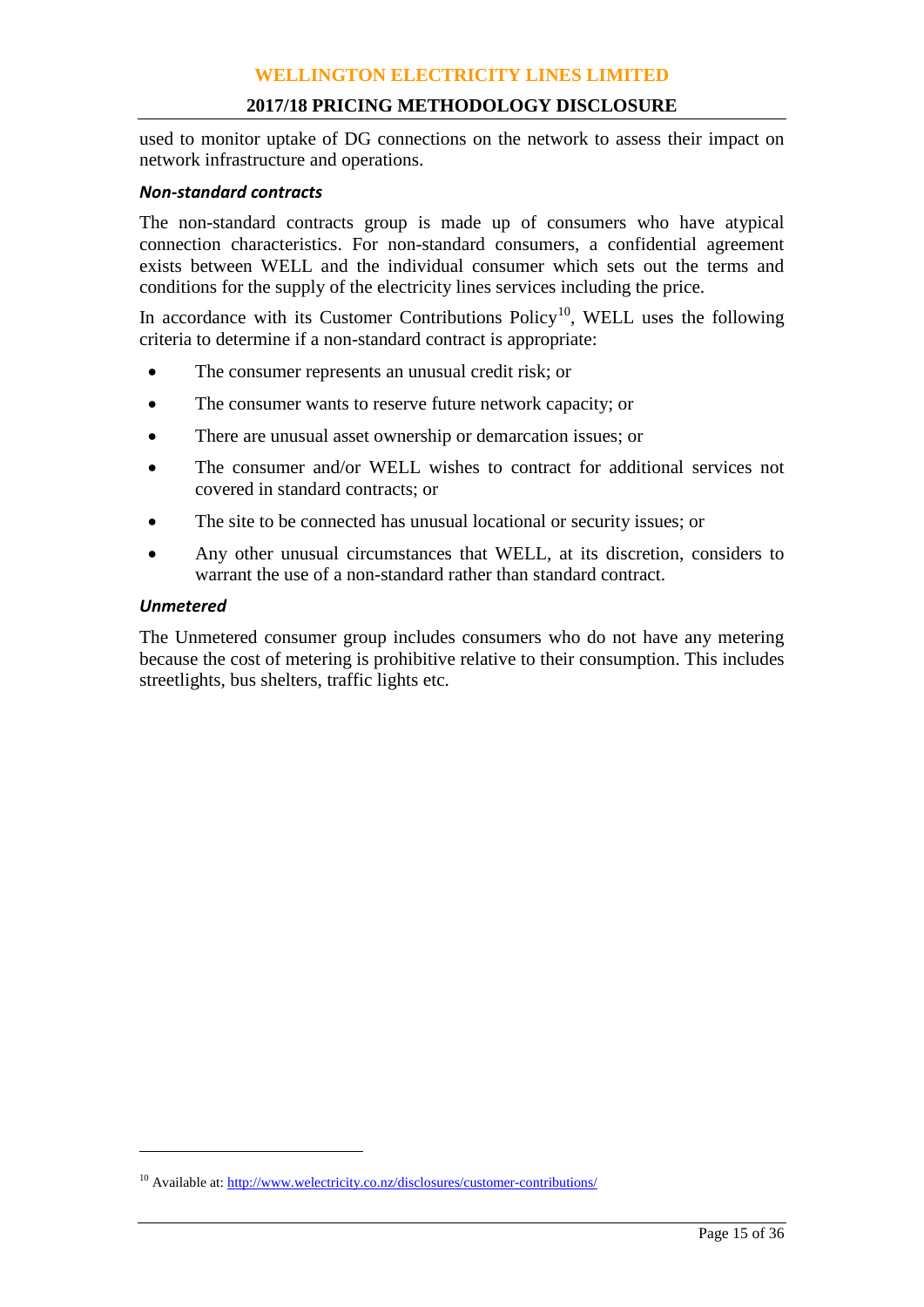## **6 Target Revenue**

The target revenue for the 2017/18 pricing year is \$172 million. Target revenue is determined in accordance with the DPP Determination 2015 published by the Commission, being the amount which WELL can collect through prices to cover costs and to provide the allowable return on investment.

The table below outlines key cost components required to cover the costs and return on capital for the 2017/18 year associated with WELL's provision of electricity lines services.

| Cost<br>components                   | 2017/18<br>\$m\$ |
|--------------------------------------|------------------|
| Opex                                 | 32.0             |
| Depreciation                         | 31.5             |
| Return on capital <sup>11</sup>      | 33.2             |
| Transpower charges                   | 68.4             |
| Avoided Costs of Transmission (ACOT) | 1.9              |
| Other recoverable costs              | 1.1              |
| Pass-through costs                   | 3.9              |
| <b>Target revenue</b>                | 172.0            |

**Table 2 – Key cost components to cover provision of electricity line services[12](#page-15-1)**

#### **6.1 Cost components**

WELL uses the DPP determination 2015 to determine total target revenue in each disclosure year. The following table describes the cost components of target revenue.

 $\overline{a}$ 

<span id="page-15-0"></span><sup>&</sup>lt;sup>11</sup> Including tax, revaluations and other income

<span id="page-15-1"></span><sup>&</sup>lt;sup>12</sup> Sourced from WELL's forecasts and notifications.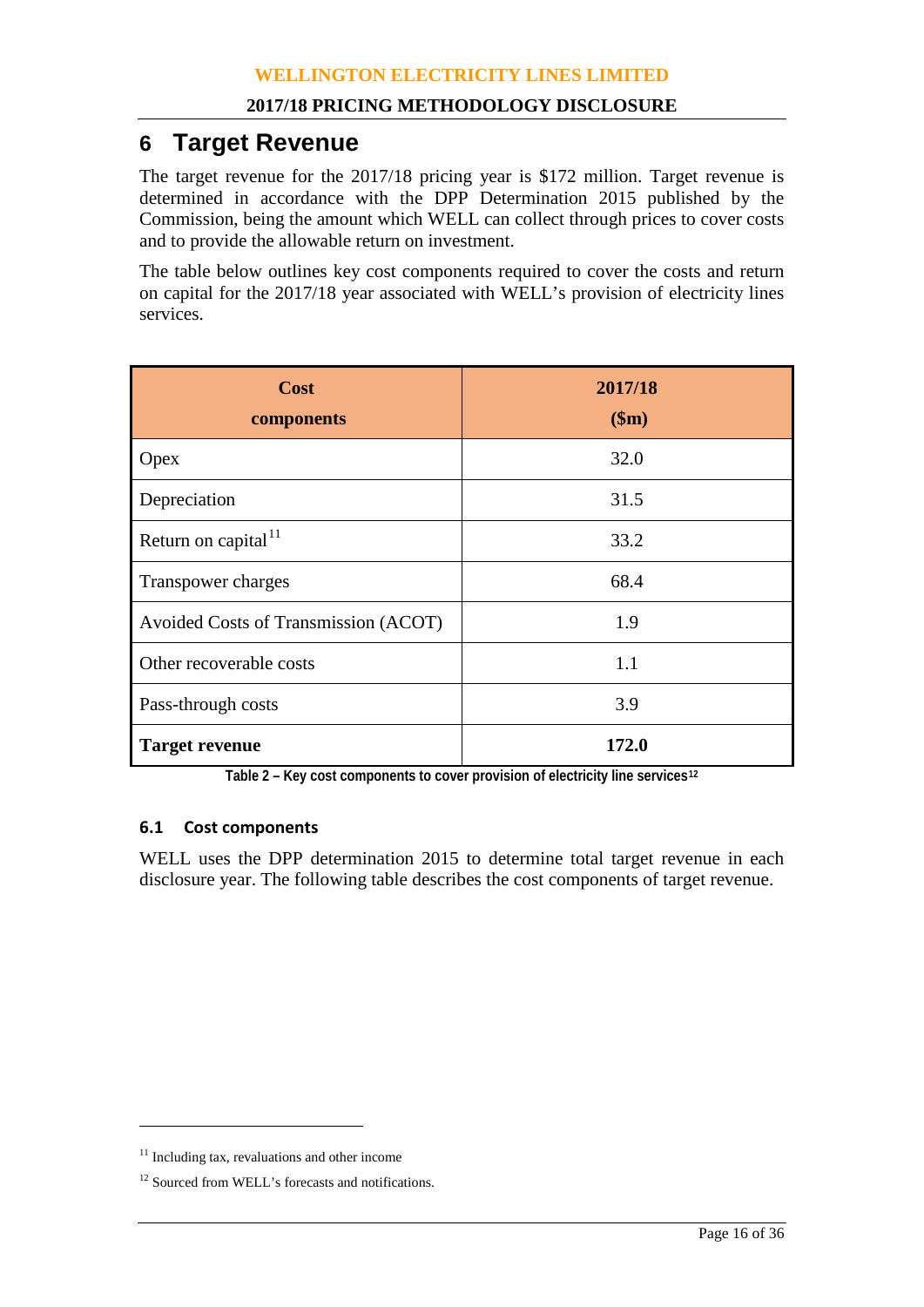| <b>Cost component</b>             | <b>Description</b>                                                                                                                                                                                                                                                                                 |  |  |  |  |  |
|-----------------------------------|----------------------------------------------------------------------------------------------------------------------------------------------------------------------------------------------------------------------------------------------------------------------------------------------------|--|--|--|--|--|
| <b>Opex</b>                       | Opex includes forecast costs associated with operating and<br>maintaining the network and managing day to day business<br>activities.                                                                                                                                                              |  |  |  |  |  |
| <b>Depreciation</b>               | Reduction in the value of WELL's asset base over time,<br>due in particular to wear and tear.                                                                                                                                                                                                      |  |  |  |  |  |
| <b>Return on capital</b>          | A pre-tax return on WELL's regulatory asset base.                                                                                                                                                                                                                                                  |  |  |  |  |  |
| <b>Transpower charges</b>         | Charges payable to the national electricity grid operator,<br>Transpower, to transport energy from generators to<br>WELL's network. This includes connection charges,<br>interconnection charges and new investment agreement<br>charges. WELL passes these charges onto its consumers at<br>cost. |  |  |  |  |  |
| <b>ACOT</b>                       | ACOT payments are payable to large distributed generators<br>in recognition that local generation may cause WELL to<br>avoid Transpower charges. See section 8 for further detail<br>on how ACOT is calculated.                                                                                    |  |  |  |  |  |
| <b>Other recoverable</b><br>costs | Other recoverable costs include the recovery of capex wash<br>up adjustments, incentives and pass-through balances, as<br>allowed under the DPP Determination 2015.                                                                                                                                |  |  |  |  |  |
| Pass-through costs                | This includes Local Council rates, Commerce Commission<br>levies, Electricity Authority levies and Utilities Disputes<br>Limited levies. WELL passes on these<br>charges to<br>consumers at cost.                                                                                                  |  |  |  |  |  |

#### **2017/18 PRICING METHODOLOGY DISCLOSURE**

**Table 3 – Key cost components to cover provision of electricity line services**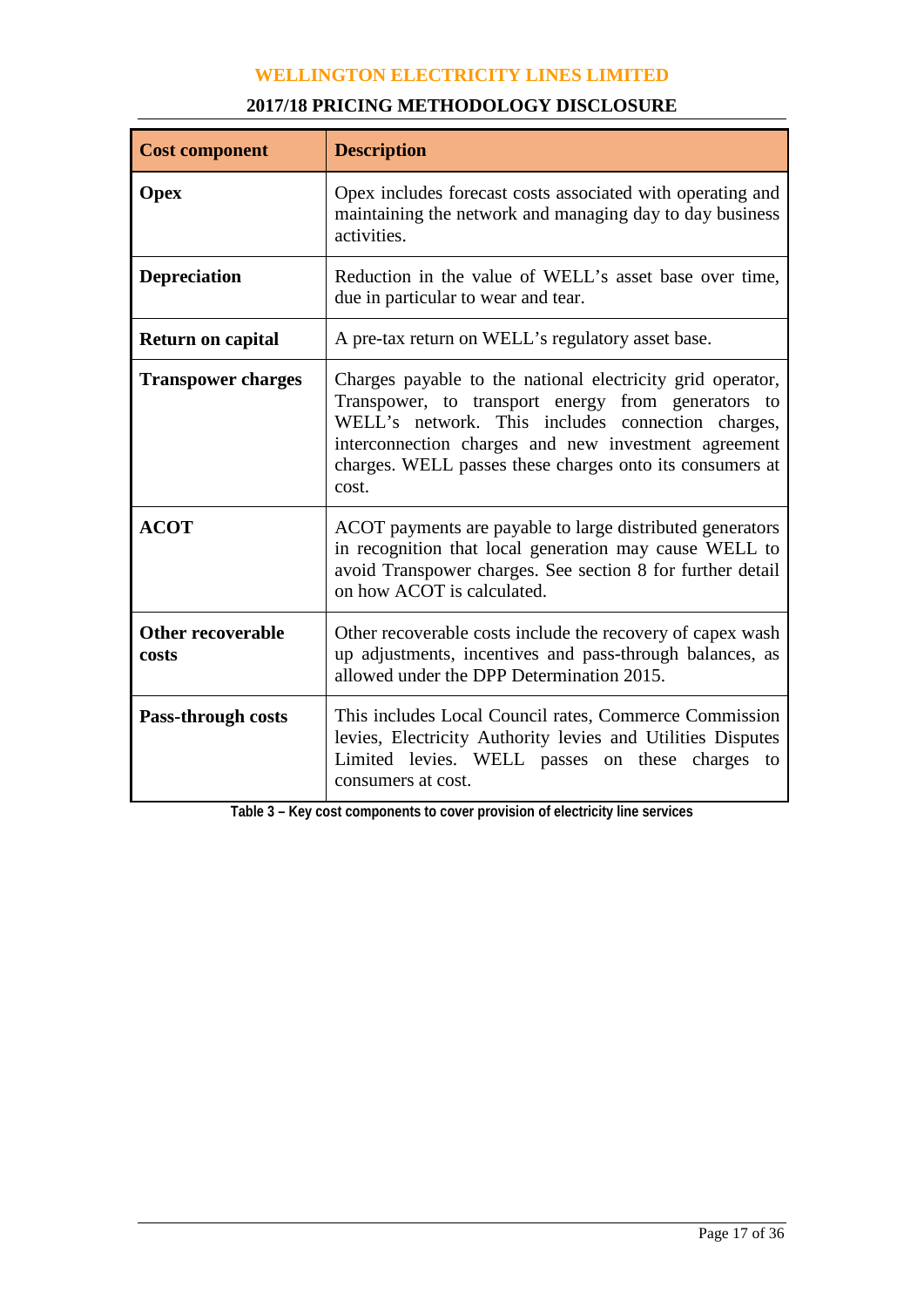## **7 Cost Allocation**

WELL has a Cost of Supply Model (COSM), which is used to allocate distribution costs between different consumer groups.

Transmission costs have historically been reflected in prices based on the relative demand of each consumer group.

We have undertaken stand-alone and incremental cost analysis to check that prices are free from economic cross-subsidy<sup>[13](#page-17-0)</sup> (as discussed in Appendix B).

#### **7.1 COSM summary**

 $\overline{a}$ 

The COSM allocates the various expenditure components of WELL's target revenue to consumer groups and pricing categories.

|        | <b>Target Revenue (S)</b>                                                                            |     |                |  |               |       |     |            |      |      |                |       |       |    |       |
|--------|------------------------------------------------------------------------------------------------------|-----|----------------|--|---------------|-------|-----|------------|------|------|----------------|-------|-------|----|-------|
|        | Opex + Depreciation + Pass-through Costs + Transmission + Tax + ROI<br>- Revaluations - Other Income |     |                |  |               |       |     |            |      |      |                |       |       |    |       |
|        | <b>Cost Allocation Process</b>                                                                       |     |                |  |               |       |     |            |      |      |                |       |       |    |       |
| Groups | <b>RLU/RS</b><br>Str<br><b>UNM</b><br>NStd<br><b>GLV</b><br><b>GTX</b><br>Lt<br>U                    |     |                |  |               |       |     |            |      |      |                |       |       |    |       |
| Prices | Fixed                                                                                                | kWh | $_{\rm Fixed}$ |  | $\frac{R}{D}$ | Fixed | kWh | <b>INV</b> | DOPC | CAPY | $\mathbb{H}^+$ | Fixed | Fixed | кM | Fixed |

**Figure 1 - COSM model illustration**

Revenue from non-standard consumers is initially removed from target revenue, as these consumers are typically priced based on recovery of actual costs. Allocators and other inputs are also adjusted to remove non-standard consumers.

The remaining cost components of target revenue are allocated to consumer groups as follows:

- Costs are directly attributed to consumer groups where known (e.g. streetlight maintenance)
- Any remaining shared costs are allocated as set out in the following table.

<span id="page-17-0"></span> $13$  Except where subsidies arise from compliance with other regulations such as the DPP.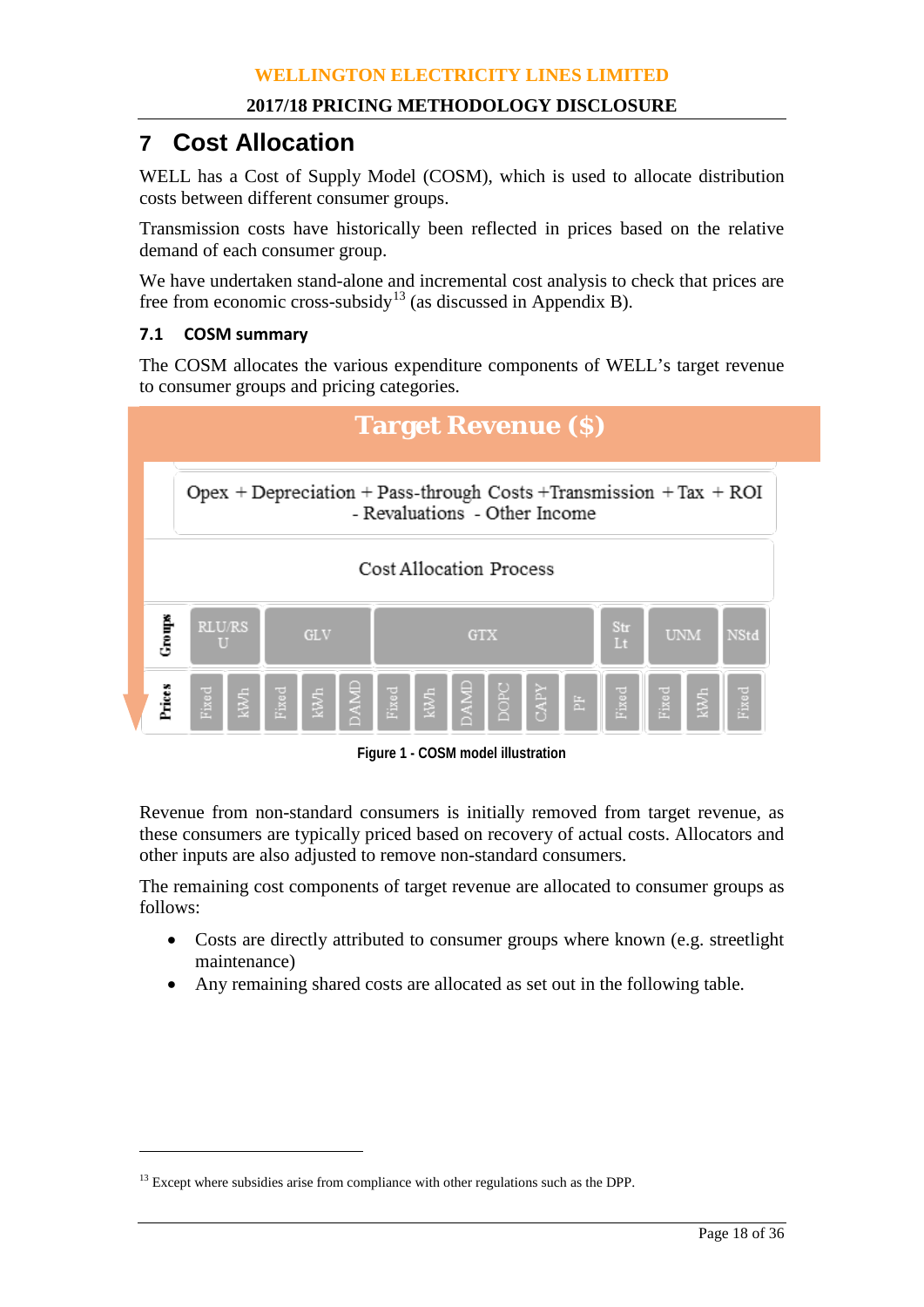#### **2017/18 PRICING METHODOLOGY DISCLOSURE**

|                 | <b>Consumer Group Cost allocator</b>                                                                                                                                                                                                                                                                                                                                                                                                                   | <b>Cost Components</b>                                                                                                                                                          | <b>Rationale</b>                                                                                                                                                                         |
|-----------------|--------------------------------------------------------------------------------------------------------------------------------------------------------------------------------------------------------------------------------------------------------------------------------------------------------------------------------------------------------------------------------------------------------------------------------------------------------|---------------------------------------------------------------------------------------------------------------------------------------------------------------------------------|------------------------------------------------------------------------------------------------------------------------------------------------------------------------------------------|
| <b>Demand</b>   | Coincident<br>maximum<br>demand<br><i>is</i><br>of<br>calculated based on an average<br>WELL's highest half-hourly peaks which<br>generally aligns to Transpower's RCPD<br>peaks. Actual TOU meter records are<br>used where available. For groups with<br>limited meter data, analysis of feeder<br>demand and sampling of consumers with<br>TOU meters is undertaken.                                                                                | $\bullet$<br>Transpower<br>charges<br><b>ACOT</b><br>$\bullet$                                                                                                                  | This<br>recognises<br>that<br>charges<br>Transpower<br>and<br>ACOT payments are based on<br>providing supply capacity,<br>determined by the capacity of<br>the GXP and core grid assets. |
| <b>RAB</b>      | A composite RAB allocator is created by<br>allocating regulatory asset base values to<br>consumer groups as follows:<br>Connection assets: by ICPs<br>Streetlight assets: directly<br>attributed to streetlights<br>LV network assets are allocated<br>to non-metered, residential, LV<br>and streetlights by proportion of<br>their demand<br>All other assets: demand<br>This seeks to directly attribute asset costs<br>to consumers where possible | <b>ROI</b><br>$\bullet$<br>$\bullet$<br><b>Network</b><br>Depreciation<br>Revaluations<br>$\bullet$<br>Tax<br>$\bullet$<br>Opex (Routine and<br>$\bullet$<br>asset replacement) | RAB costs are allocated to<br>consumer groups based on<br>that<br>consumer<br>group's<br>utilisation (share of demand)<br>of the network assets.                                         |
| <b>ICPs</b>     | Consumer connections                                                                                                                                                                                                                                                                                                                                                                                                                                   | (Service<br>Opex<br>$\bullet$<br>interruptions<br>and<br>emergencies<br>&<br>vegetation<br>management)                                                                          | allocator<br>that<br>general<br>A<br>recognises that all consumers<br>benefit from expenditure to<br>prevent<br>and<br>respond<br>to<br>interruptions to supply.                         |
| kWh             | kWh consumption                                                                                                                                                                                                                                                                                                                                                                                                                                        | Opex<br>(System<br>$\bullet$<br>operations<br>and<br>network support)<br>Non-network<br>$\bullet$<br>depreciation                                                               | general<br>allocator<br>A<br>to<br>recognise<br>that<br>consumers<br>benefit from operation of the<br>network in proportion to their<br>use of the network.                              |
| <b>ICPs:kWh</b> | A 50:50 weighting of ICPs and kWhs                                                                                                                                                                                                                                                                                                                                                                                                                     | Opex<br>(Business<br>$\bullet$<br>Support)<br>Pass-through costs<br>$\bullet$                                                                                                   | This weighting recognises that<br>consumers<br>larger<br>create<br>relatively higher costs per<br>connection, and that levies are<br>incurred in proportion to ICPs<br>and kWhs.         |

**Table 4 – Key cost components to cover provision of electricity line services**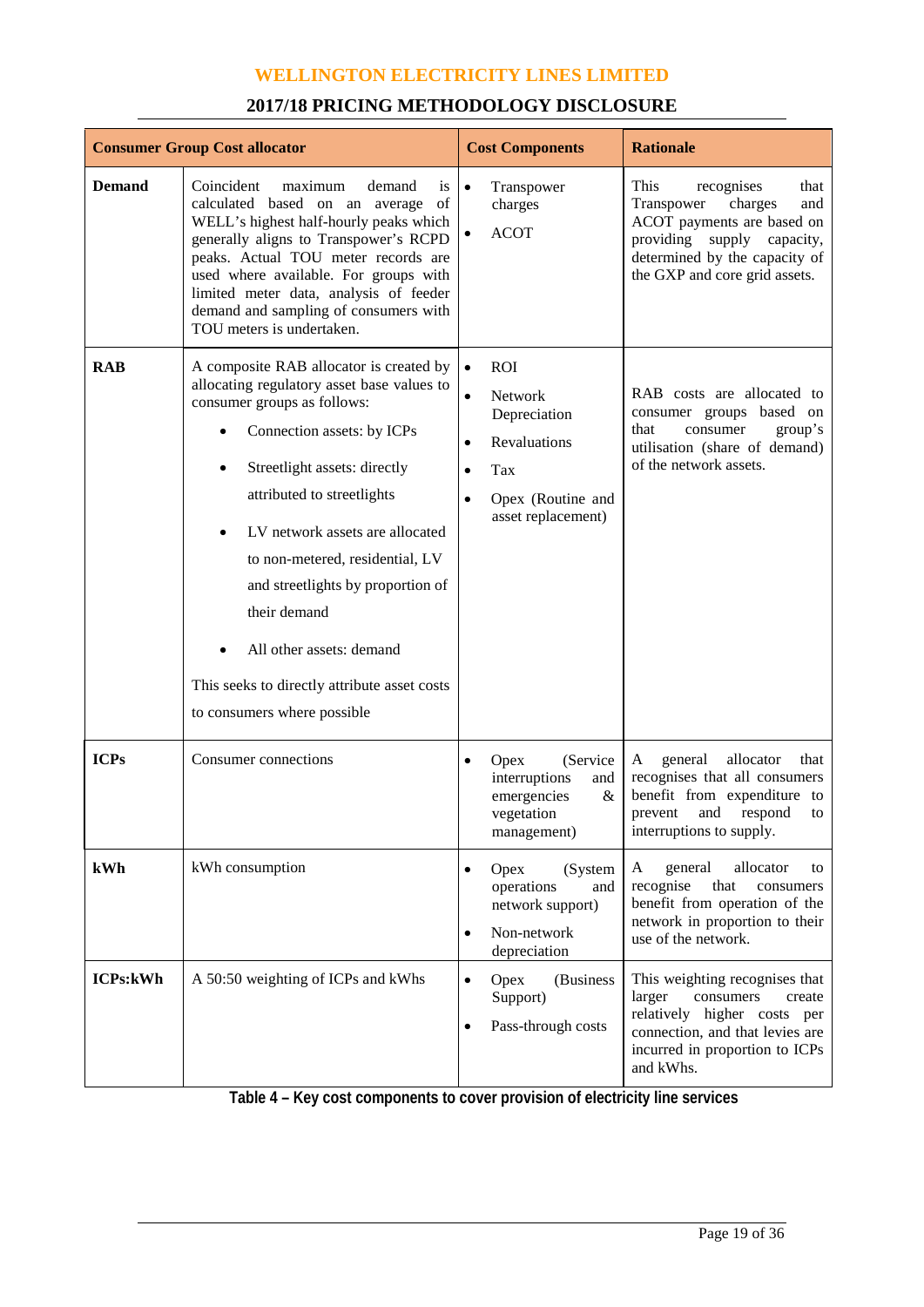| <b>Consumer group</b>      | <b>Demand</b><br>(%) | <b>RAB</b><br>(%) | <b>ICPs</b><br>(%) | kWh<br>(%) | Weighted<br>ICPs $\&$<br>kWh<br>(%) |
|----------------------------|----------------------|-------------------|--------------------|------------|-------------------------------------|
| Residential                | 65.4                 | 66.7              | 84.4               | 45.7       | 65.1                                |
| <b>General Low Voltage</b> | 21.9                 | 21.5              | 9.2                | 28.7       | 19.0                                |
| General Transformer        | 11.7                 | 9.3               | 0.2                | 24.5       | 12.3                                |
| Non-metered                | 0.2                  | 0.2               | 0.3                | 0.2        | 0.2                                 |
| Streetlights               | 0.8                  | 2.3               | 5.9                | 0.9        | 3.4                                 |
| <b>Total</b>               | 100.0                | 100.0             | 100.0              | 100.0      | 100.0                               |

The resulting allocators are applied as follows to each consumer group:

**Table 5 - COSM allocators by consumer group**

The key COSM outputs at the consumer group level are detailed below. They express the cost of supply for each consumer group as a proportion of costs.

| <b>Consumer group</b>      | <b>Transmission</b> | <b>Distribution</b> | <b>Total</b> |
|----------------------------|---------------------|---------------------|--------------|
|                            |                     | % of target revenue |              |
| Residential                | 65.39               | 66.00               | 65.75        |
| <b>General Low Voltage</b> | 21.74               | 20.76               | 21.15        |
| General Transformer        | 11.73               | 9.97                | 10.70        |
| Non-metered                | 0.17                | 0.18                | 0.18         |
| Streetlights               | 0.97                | 3.09                | 2.22         |
| <b>Total</b>               | 100.00              | 100.00              | 100.00       |

**Table 6 - COSM allocations of costs to consumer groups**

#### **7.2 Application to prices**

WELL continues to move towards aligning distribution prices to the distribution component of the cost of supply. WELL will consider alignment of transmission prices to the transmission component of the cost of supply in the future.

The focus of our COSM analysis is on the proportion of target revenue to recover from each consumer group, rather than the dollar amount to recover. This reflects the inherent volatility in some allocator metrics (e.g. demand) and costs (e.g. maintenance). We have also not sought to apply the COSM at the price level as there is significant complexity in doing so. The chance of volatility and/or mis-specification in the COSM outputs also rises at this level.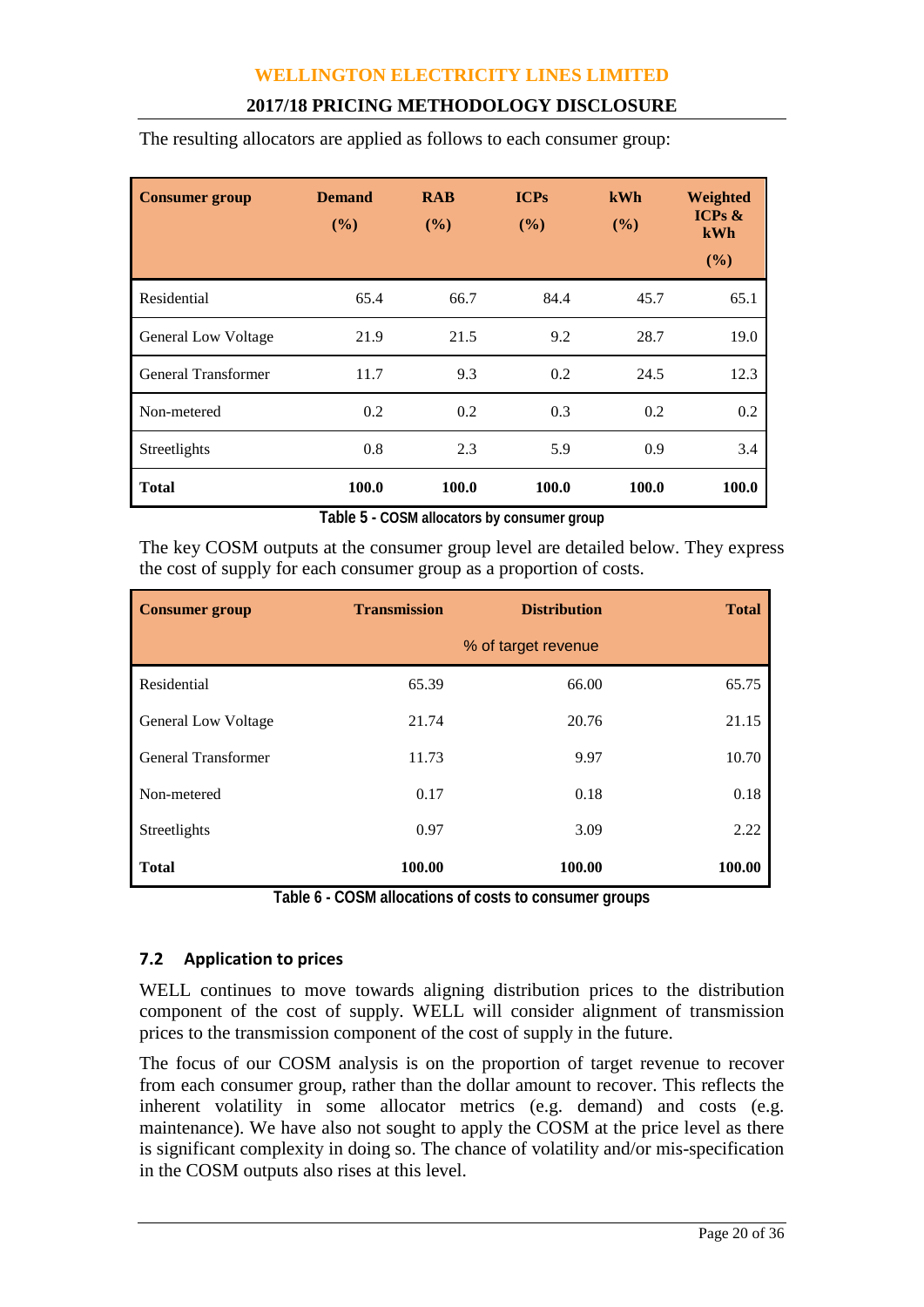#### **2017/18 PRICING METHODOLOGY DISCLOSURE**

The following table shows the extent of alignment between distribution prices and the distribution cost of supply. The proposed difference represents the under/(over) recovery of costs. WELL continues to progressively move to align current prices to the cost of supply to mitigate the risk of price shocks occurring.

| <b>Consumer group</b>      | <b>Implied COSM</b><br>allocation | <b>2017/18 Pricing</b><br>(applied) | <b>Difference</b> |
|----------------------------|-----------------------------------|-------------------------------------|-------------------|
|                            |                                   | % of target revenue                 |                   |
| Residential                | 66.00                             | 65.45                               | 0.5               |
| <b>General Low Voltage</b> | 20.76                             | 22.55                               | $-1.79$           |
| <b>General Transformer</b> | 9.97                              | 9.65                                | 0.32              |
| Non-metered                | 0.18                              | 0.22                                | $-0.04$           |
| Streetlights               | 3.09                              | 2.13                                | 0.96              |

**Table 7 – Revenue from prices relative to cost of supply (excl. Non-Standard)**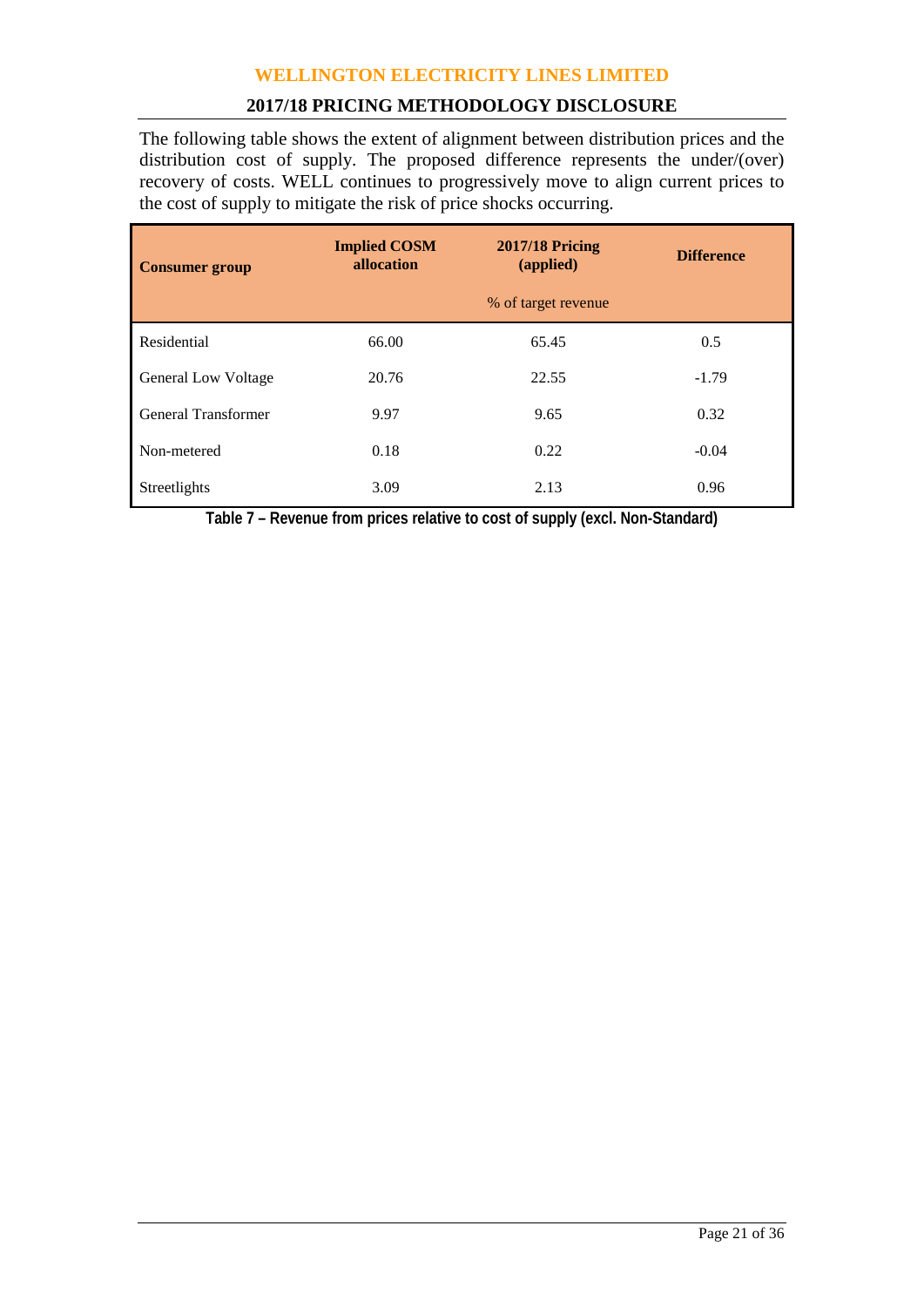## **8 Impact of 2017/18 Price Changes**

Prices for all consumers are set in accordance with the DPP Determination 2015, which allows WELL to increase the distribution component of its prices by CPI inflation and the recovery of pass-through and recoverable costs.

2017/18 prices are based on 2016/17 prices adjusted for the impact of changes in:

- The Consumer Price Index  $(CPI)^{14}$  $(CPI)^{14}$  $(CPI)^{14}$ ;
- Transpower Transmission Costs<sup>[15](#page-21-1)</sup>;
- Pass Through Costs<sup>16</sup>;
- Other Recoverable Costs<sup>17</sup>; and
- Cost of supply allocations.

Prices for residential consumers are also adjusted to comply with the LFC Regulations.

The impact of these changes is explained further below. Some costs have increased but other costs have reduced, meaning that overall WELL has been able to keep electricity delivery prices the same as the previous year.

#### **8.1 Changes to standard prices**

#### *Consumer Price Index (CPI) adjustment:*

The distribution component of prices has increased in line with CPI inflation of 0.33%.

#### *Transpower Transmission Charges*

Transpower charges have increased by 4.12%. WELL passes these charges on to consumers at cost.

#### *ACOT*

 $\overline{a}$ 

WELL pays Avoided Cost of Transmission (ACOT) charges to large distributed generators within WELL's network in recognition that these generators may cause WELL to avoid Transpower charges. These distributed generators reduce WELL's reliance on Transpower's transmission grid at peak times as peak demand is partly served through these distributed generators. WELL recognises these Transpower savings by paying an ACOT payment to the local distributed generator and WELL in turn pass these charges on to consumers at cost.

ACOT charges can fluctuate significantly depending on how much the distributed generation contributes to reducing coincident demand on the network in line with the lower North Island transmission peaks.

<span id="page-21-0"></span><sup>&</sup>lt;sup>14</sup> As defined in the DPP Determination 2015

<span id="page-21-1"></span><sup>&</sup>lt;sup>15</sup> As defined in the DPP Determination 2015

<span id="page-21-2"></span><sup>&</sup>lt;sup>16</sup> As defined in the DPP Determination 2015

<span id="page-21-3"></span><sup>&</sup>lt;sup>17</sup> As defined in the DPP Determination 2015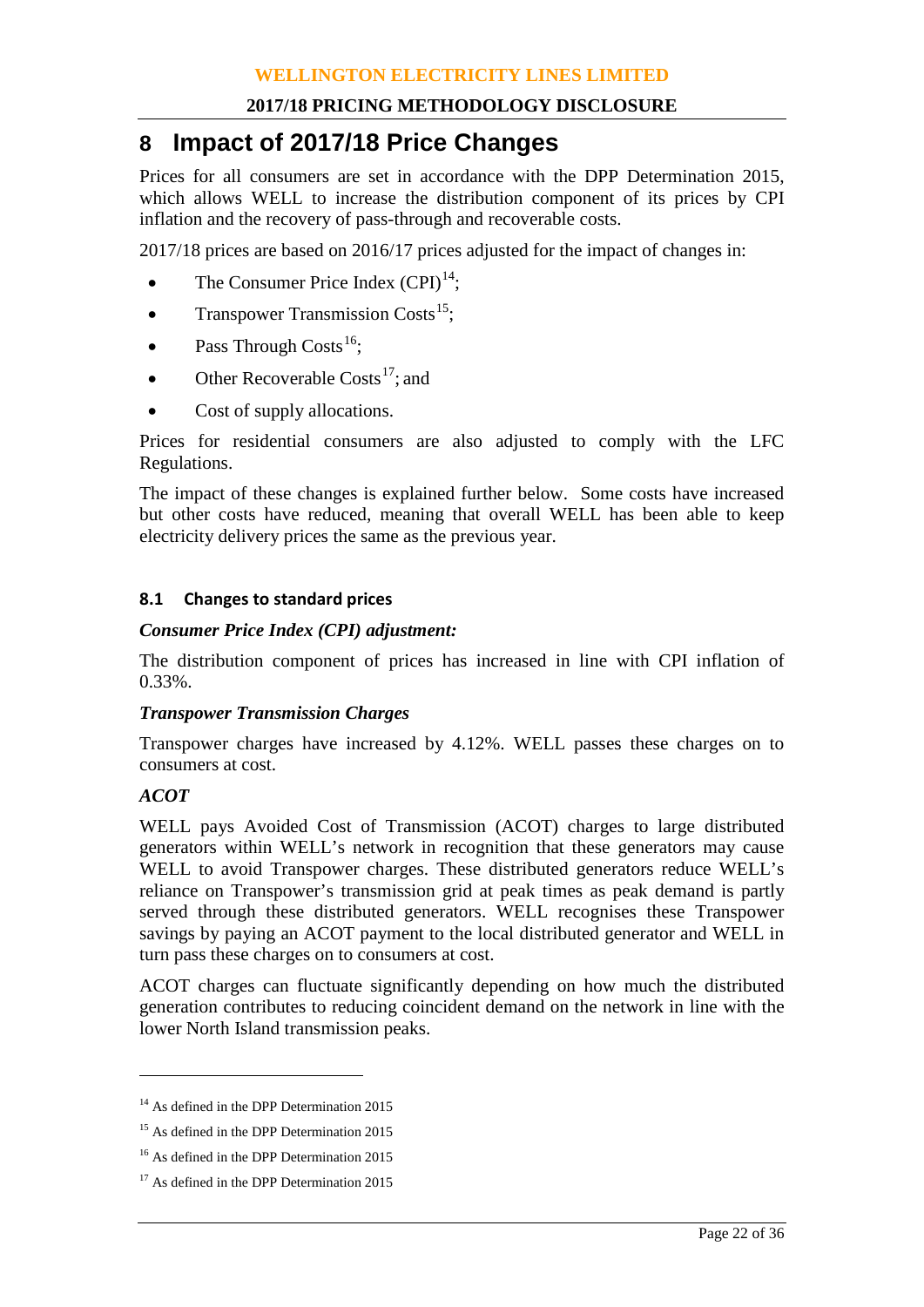#### *Pass through costs*

Pass-through costs have increased by 5.00%, reflecting increases in council rates and industry levies. Pass through costs are charged on to consumers at cost.

#### *Other Recoverable costs*

Other recoverable costs include capex wash-ups and quality incentives as well as movements in the pass-through balance. The pass-through balance is the cumulative difference between the revenue from transmission and pass-through prices and the sum of transmission, pass-through and other recoverable costs. In the previous year WELL had a positive pass-through balance movement primarily due to a one-off refund received from Transpower and higher volume revenue from transmission recovery. This prior year over-recovery has enabled overall prices for 2017/18 to be held at the same level as 2016/17 prices rather than the increases in distribution, transmission and pass-through costs being passed through to consumers. The washups, incentives and pass-through balance are provided for in the DPP Determination 2015.

#### *Balance between fixed and variable prices for users*

Residential standard users have a higher fixed daily price to reflect the increased capacity used by these consumers. As at 1 April 2017, the fixed daily price for residential standard users is \$1.10 per day, consistent with the prior year. Whilst these consumers will have a higher fixed daily price, they will generally have lower variable prices (\$/kWh) than residential low users.

#### *Summary of price changes*

The change in delivery charges for 2017/18 is expected to result in no price change in the average consumer's annual network delivery charges when fixed and variable price components are combined.

| <b>Price change element</b>                                                                | Contribution to total average<br>change in Delivery Charges |
|--------------------------------------------------------------------------------------------|-------------------------------------------------------------|
| Consumer Price Index (CPI)                                                                 | 0.29%                                                       |
| Transpower transmission charges                                                            | 1.57%                                                       |
| <b>ACOT</b> charges                                                                        | $-0.37\%$                                                   |
| Pass-through costs (rates, levies, etc)                                                    | 0.99%                                                       |
| Other recoverable costs (incl. wash-ups, incentives and pass-<br>through balance movement) | $-2.48%$                                                    |
| Total weighted average price change                                                        | $0.00\%$                                                    |

#### **Table 8 – Change in Delivery Charge by Price Component**

Our delivery charges represent around 30-40% of the total electricity bill paid by consumers. However, consumers should be aware that energy retailers will package up our prices into their own retail offerings and the actual impact on consumer electricity bills will vary according to price plans, consumption and the extent to which energy retailers pass through WELL's network price changes. Consumers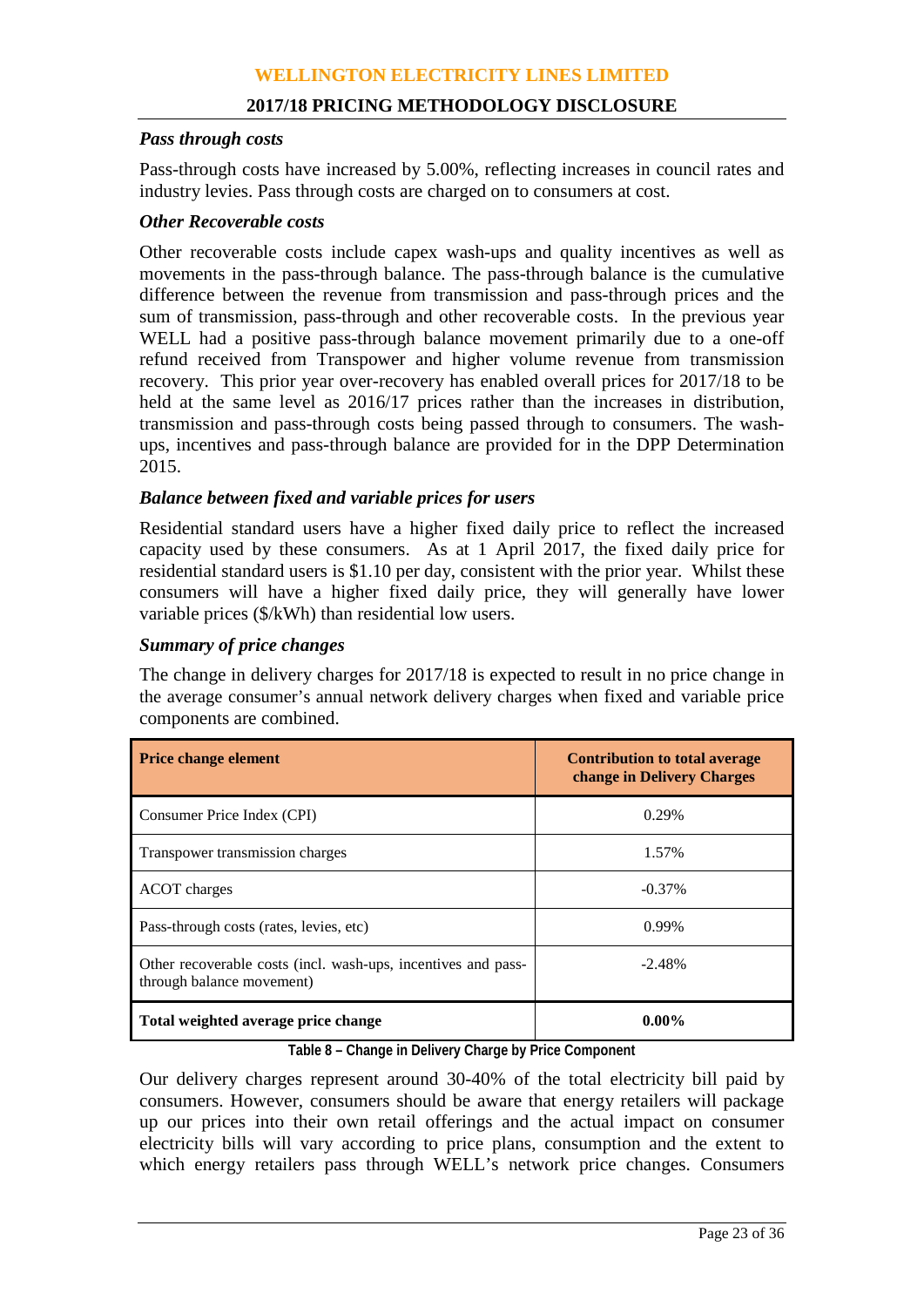should check with their energy retailer if they wish to further understand the actual impact on their total electricity bill.

#### **8.2 Impact of price changes on consumer groups and individual Price Plans**

There has been no price increase for customers on standard contracts

#### **8.3 Non-standard contracts**

For consumers on non-standard contracts WELL changed the distribution price component from 2016/17 in accordance with the conditions of the non-standard contracts. Total delivery charges are the sum of the distribution and transmission prices.

For non-standard contracts established prior to the transfer of ownership of the network in 2009, WELL continued previously agreed connection policies and prices (reviewed annually). For non-standard contracts established under WELL's For non-standard contracts established under WELL's ownership, WELL has applied the methodology in accordance with WELL's Customer Contributions Policy.[18](#page-23-0)

The table below shows the number of contracts and connections covered under nonstandard agreements.

| <b>Non Standard Contract Statistics</b> | <b>Total</b> |
|-----------------------------------------|--------------|
| Number of Non Standard Contracts        | 6            |
| Number of ICPs                          | 29           |
| 2017/18 Target Revenue                  | \$2.4m       |

**Table 9 – Non Standard Contract Statistics[19](#page-23-1)**

#### **8.4 Obligations and responsibilities to consumers on Non Standard Contracts**

All of WELL's non-standard contracts contain the same commitments to supply security or restoration priority as WELL's standard Use of Network Agreement, with some special conditions:

- One non-standard contract commits WELL to contract specific communications protocols in the event of supply disruption;
- None of WELL's non-standard pricing is affected by supply disruptions; and
- WELL has one non-standard contract where certain types of supply disruptions impose financial obligations on WELL.

As noted above, where WELL's non-standard contracts were established prior to 2009, WELL will honour the previously agreed connection policy and price.

#### **8.5 Distributed Generation**

 $\overline{a}$ 

Distributed generators may be on either standard or non-standard contracts depending on the circumstances.

<span id="page-23-0"></span><sup>18</sup> Available at[: http://www.welectricity.co.nz/disclosures/customer-contributions/](http://www.welectricity.co.nz/disclosures/customer-contributions/) 

<span id="page-23-1"></span> $19$  Target Revenue includes transmission and pass through cost recovery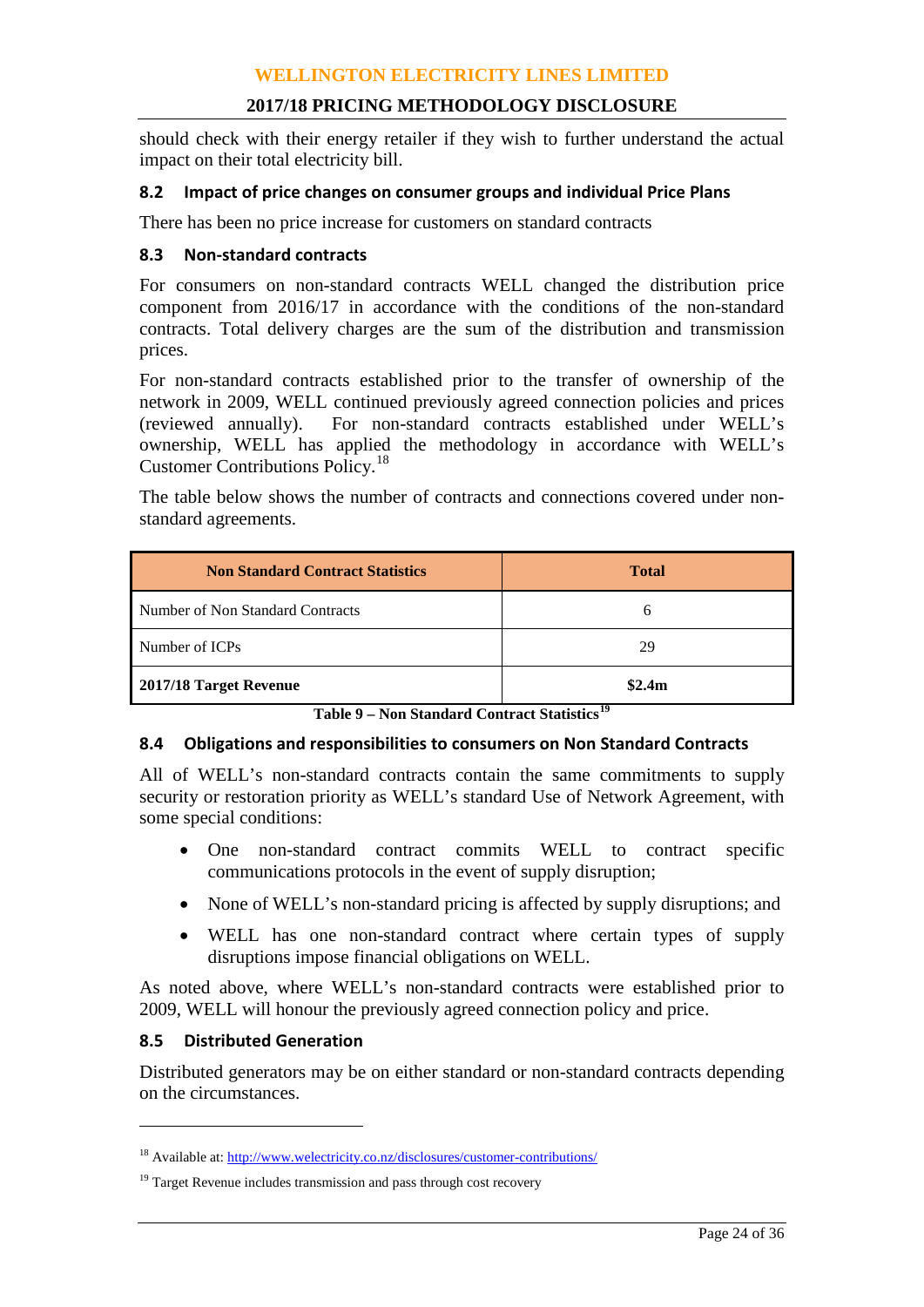#### **2017/18 PRICING METHODOLOGY DISCLOSURE**

A \$0.00/kWh-injection price applies for standard DG connections. This is done so that billing information can be recorded for these connections for monitoring purposes.

For further information on connection of distributed generation refer to our website: [http://www.welectricity.co.nz/getting-connected/generating-your-own](http://www.welectricity.co.nz/getting-connected/generating-your-own-electricity/)[electricity/](http://www.welectricity.co.nz/getting-connected/generating-your-own-electricity/)

WELL may also pay a distributed generator that injects into its network an ACOT payment if the distributed generator:

- Has an injection capacity of 200kVA or greater; and
- Is deemed by WELL to be supporting its network during the 100 Transmission peaks on a pro-rata basis.

The benefit to WELL's network which arises as a result of distributed generators supplying into its network is approximated by the direct avoidance of Transpower interconnection transmission charges (interconnection charges) during peak demand periods. In determining the magnitude of any ACOT payment to a distributed generator, WELL considers that:

- The distributed generator must generate in a way that reduces interconnection charges incurred by WELL in accordance with the applicable Transmission Pricing Methodology (TPM);
- WELL and its consumers should be no worse off than had the distributed generation investment not occurred; and
- No potential long term transmission connection or interconnection benefits are payable to the distributed generator $^{20}$  $^{20}$  $^{20}$

The distributed generator must invoice WELL on a monthly basis from 1 April following submission of the data.

The Electricity Authority is currently reviewing the Distributed Generation Pricing Principles (DGPP). One of the main items of the review is to determine if distributed generators who do not efficiently reduce the cost of transmission should be paid ACOT.

WELL calculates the ACOT payment based on Transpower's current TPM approved by the Electricity Authority. WELL will amend the calculation of the ACOT payment if Transpower's TPM is amended or where the DGPP are amended.

Based on Transpower's current TPM the calculation of the gross ACOT payment to a distributed generator will be determined as follows:

 $RCPD<sub>G</sub> * IR<sub>CF</sub> - (RCPD<sub>WELL</sub> * (IR<sub>A</sub> - IR<sub>CF</sub> -)) * (1 - Admin)$ 

 $\overline{a}$ 

<span id="page-24-0"></span> $20$  Any potential long term benefits of avoided transmission cannot be ascertained by Wellington Electricity nor ascribed to individual distributed generators. Any potential benefits should be negotiated with Transpower directly by the Generator.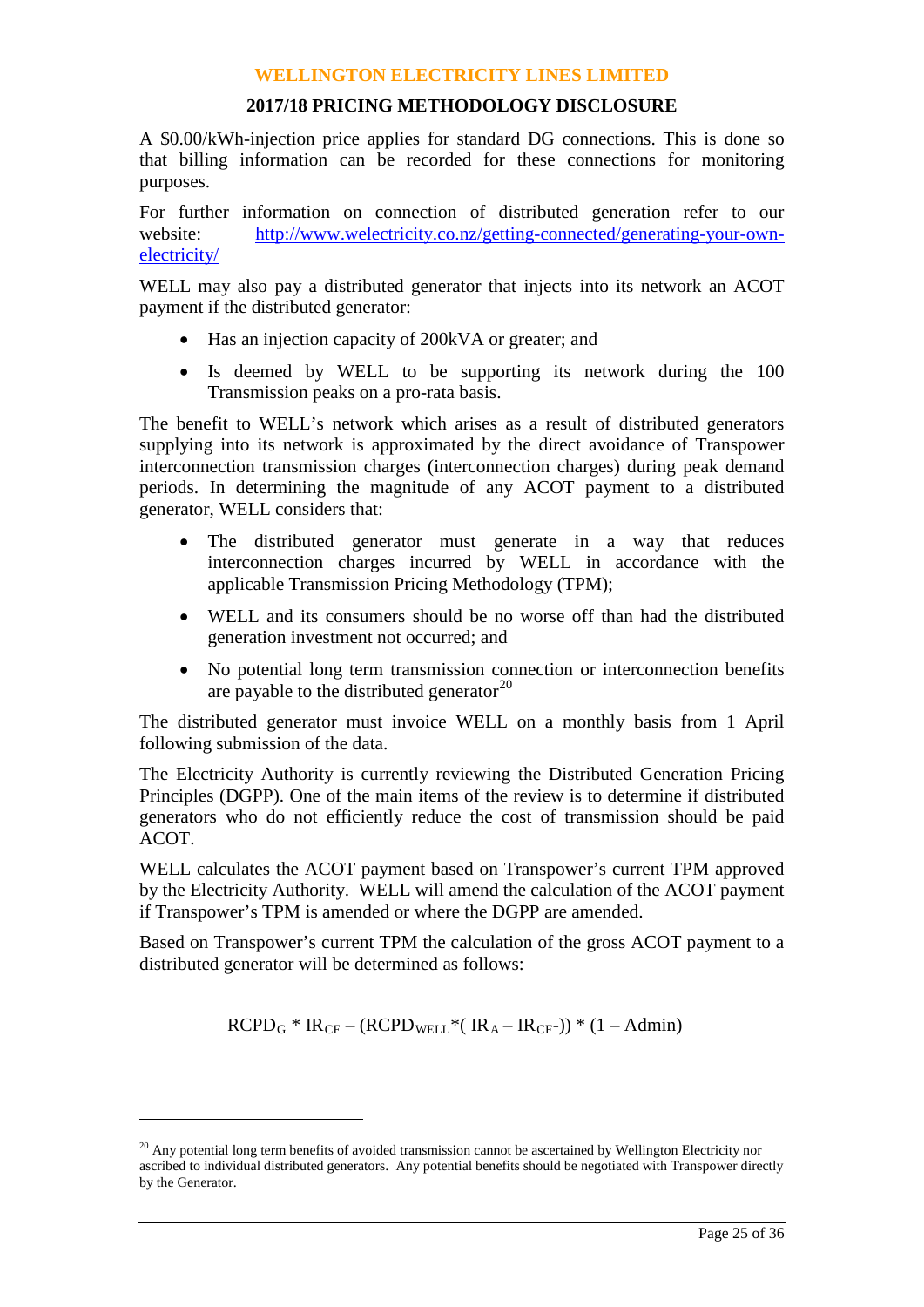#### **2017/18 PRICING METHODOLOGY DISCLOSURE**

| Where: $RCPD_G$             | Average of the generation (kW) injected by the distributed<br>generator coincident with the 100 Lower North Island Peaks<br>for the measurement period relating to each 12 month period<br>commencing 1 April.                |
|-----------------------------|-------------------------------------------------------------------------------------------------------------------------------------------------------------------------------------------------------------------------------|
| IR <sub>A</sub>             | The interconnection rate published by Transpower for the<br>relevant 12 month period commencing 1 April.                                                                                                                      |
| IR <sub>CF</sub>            | The counterfactual interconnection rate $(\text{IR}_{CF})$ is calculated as:<br>$=IC$ Revenue / ( $RCPD_{TP}$ + $RCPD_G$ )                                                                                                    |
| <b>RCPD</b> <sub>WELL</sub> | The average of the sum of demand across all Wellington<br>Electricity GXPs coincident with the 100 Lower North Island<br>Peaks for the relevant 12 month period commencing 1 April.                                           |
| RCPD <sub>TP</sub>          | Sum of the average of the RCPD for each consumer at a<br>connection location for all consumers at all connection<br>locations for all regions (excluding $RCPDWELL$ ) for the<br>relevant 12 month period commencing 1 April. |
| Admin                       | A percentage recovery of the benefits attributable to the<br>Generator reflecting the incremental costs incurred by WELL.<br>This percentage is determined on a case by case basis.                                           |

#### **8.6 Service Charges (previously Other Charges)**

A service charge relates to work performed for a consumer by WELL's approved contractors. These charges are set to recover incremental costs which include external contractor rates and a margin to recover WELL's processing costs (e.g. updating network records and registry information etc.). The table below sets out the charges applicable.

| <b>Description</b>                                                                                                                             | Unit              | <b>Charge</b><br><b>Effective</b><br><b>1 April 2016</b> | <b>Charge</b><br><b>Effective</b><br><b>1 April 2017</b> |
|------------------------------------------------------------------------------------------------------------------------------------------------|-------------------|----------------------------------------------------------|----------------------------------------------------------|
| New connection fee $-$ single phase connection                                                                                                 | per connection    | \$160                                                    | \$161                                                    |
| New connection fee $-$ two or three phase connection                                                                                           | per connection    | \$400                                                    | \$401                                                    |
| Site visit fee                                                                                                                                 | per site visit    | \$160                                                    | \$161                                                    |
| Permanent disconnection fee                                                                                                                    | per disconnection | \$300                                                    | \$301                                                    |
| General Administration fee - to cover costs such as<br>late, incorrect or incomplete consumption data,<br>administering Embedded Networks, etc | per hour          | \$122                                                    | \$122                                                    |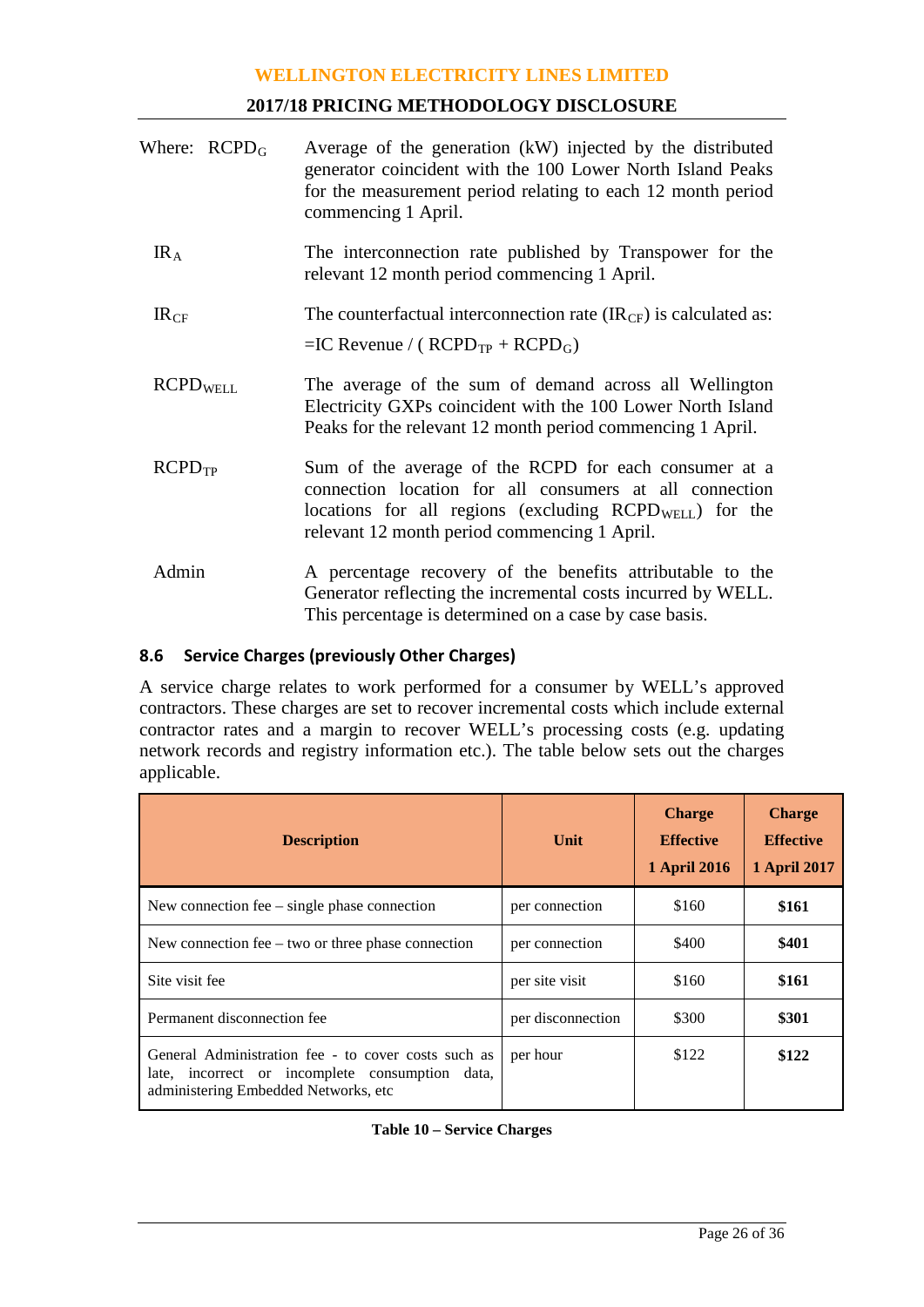#### **2017/18 PRICING METHODOLOGY DISCLOSURE**

WELL's 2017/18 Delivery Pricing Schedule<sup>[21](#page-26-1)</sup> provides further descriptions of these charges.

#### **8.7 Consumer views on pricing**

In December 2011 WELL undertook a consumer survey which contacted a random sample of 3,120 consumers; of those 412 agreed to take part in the survey.

The responses to questions raised in the survey about consumers' expectations of price and quality is reflected in [Table 11.](#page-26-0)

| <b>Ouestion</b>                                                                                  | No  | <b>Yes</b> | Unsure |
|--------------------------------------------------------------------------------------------------|-----|------------|--------|
| Would you be prepared to pay a bit more for your power if it<br>meant fewer power cuts?          | 77% | 14%        | 9%     |
| Would you be prepared to have slightly more power cuts if it<br>meant prices were a bit cheaper? | 75% | 20%        | 5%     |

**Table 11 – Survey Questions**

<span id="page-26-0"></span>On the basis of the responses received, WELL determined that the majority of consumers were comfortable with the current price/quality balance and that there was no reason to change the approach to calculating prices from prior years.

 $\overline{a}$ 

<span id="page-26-1"></span><sup>&</sup>lt;sup>21</sup> Available at[: http://www.welectricity.co.nz/disclosures/pricing/2017-pricing/](http://www.welectricity.co.nz/disclosures/pricing/2017-pricing/)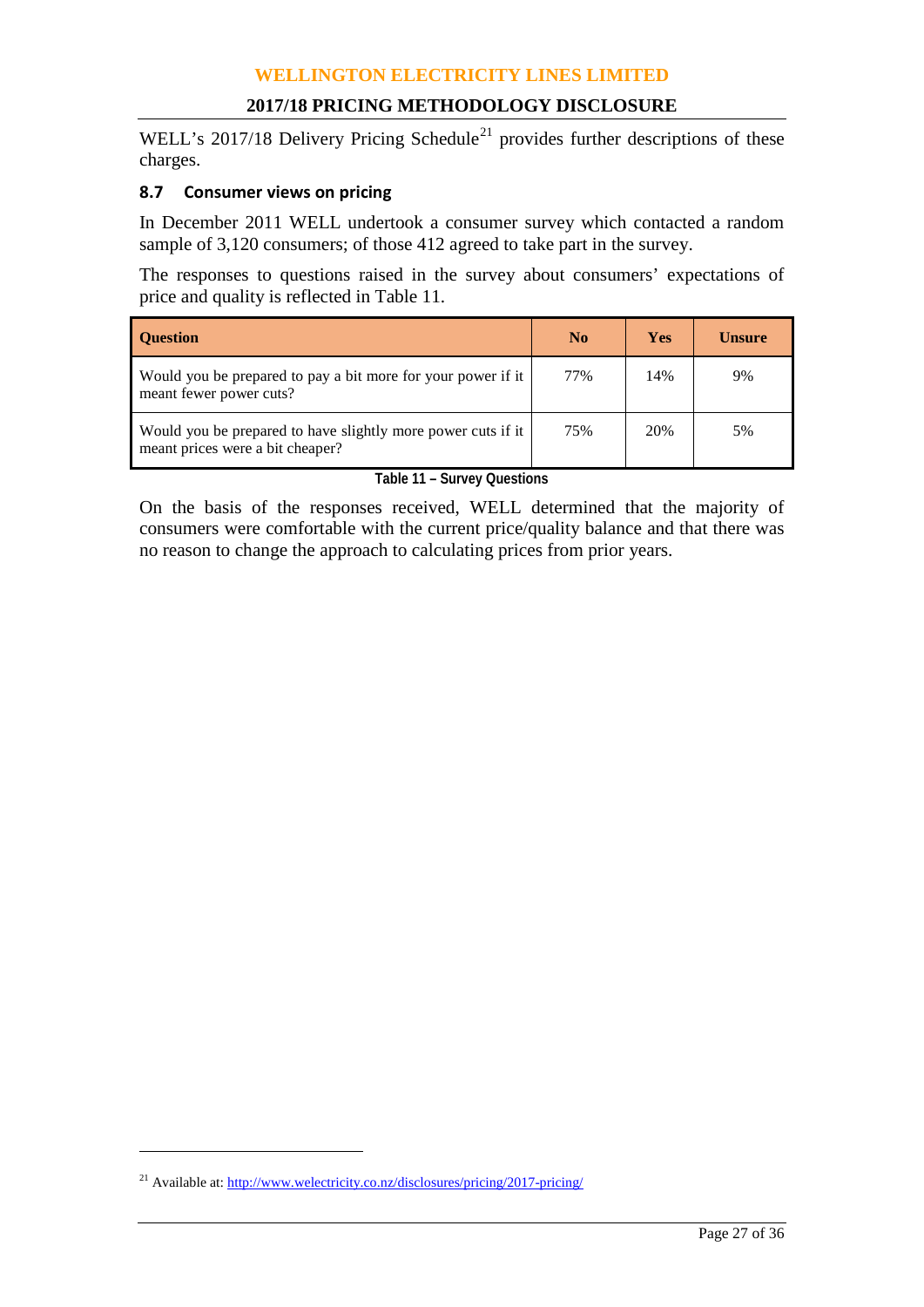#### **2017/18 PRICING METHODOLOGY DISCLOSURE**

#### **Proportion of target revenue by price component**

Clause 2.4.3(8) of the ID Determination 2012 requires that the proportion of target revenue collected through each price component is noted.

| <b>Consumer group</b>           | <b>Consumer</b><br>plan<br>code | <b>Fixed</b><br>(FIXD)<br>per day | <b>Demand</b><br>(DAMD)<br>kVA/month | Capacity<br>(CAPY)<br>kVA/day | $On-Pk$<br><b>Demand</b><br>(DOPC)<br>kW/month | (PWRF)<br>kVAr/mth | <b>Pwr Factor   Uncontrolled</b><br>(24UC)<br>kWh | <b>Night</b><br>(NITE)<br>kWh | <b>Electric</b><br><b>Vehicle</b><br>(EVNITE)<br>kWh | <b>Electric</b><br><b>Vehicle</b><br>(EVDMND)<br>kW/month | <b>Controlled</b><br>(CTRL)<br>kWh | <b>All</b><br><b>Inclusive</b><br>(AICO)<br>kWh | Non-<br>standard<br>contracts<br>(IC)<br>total | <b>Total</b><br><b>Revenue</b><br>pa |
|---------------------------------|---------------------------------|-----------------------------------|--------------------------------------|-------------------------------|------------------------------------------------|--------------------|---------------------------------------------------|-------------------------------|------------------------------------------------------|-----------------------------------------------------------|------------------------------------|-------------------------------------------------|------------------------------------------------|--------------------------------------|
|                                 |                                 | \$                                | S.                                   |                               | S                                              | -\$                | \$                                                | \$                            | \$                                                   | S                                                         | \$                                 | $\mathbf{\$}$                                   | -\$                                            |                                      |
| Residential low user            | <b>RLU</b>                      | 4,939,086                         |                                      |                               |                                                |                    | 25,232,856                                        | 103,847                       |                                                      |                                                           | 778,595                            | 21,269,395                                      |                                                | 52,323,779                           |
| Residential standard user       | <b>RSU</b>                      | 23,960,955                        |                                      |                               |                                                |                    | 17,886,609                                        | 153,151                       |                                                      |                                                           | 492,198                            | 13,839,284                                      |                                                | 56,332,197                           |
| General low voltage             | GLV15                           | 1,154,737                         |                                      |                               |                                                |                    | 2,574,906                                         |                               |                                                      |                                                           |                                    |                                                 |                                                | 3,729,643                            |
| General low voltage             | GLV69                           | 5,802,346                         |                                      |                               |                                                |                    | 12,388,266                                        |                               |                                                      |                                                           |                                    |                                                 |                                                | 18,190,612                           |
| General low voltage             | <b>GLV138</b>                   | 1,285,840                         |                                      |                               |                                                |                    | 2,584,713                                         |                               |                                                      |                                                           |                                    |                                                 |                                                | 3,870,553                            |
| General low voltage             | <b>GLV300</b>                   | 1,421,911                         |                                      |                               |                                                |                    | 1,737,356                                         |                               |                                                      |                                                           |                                    |                                                 |                                                | 3,159,267                            |
| General low voltage             | GLV1500                         | 2,851,062                         | 3,900,726                            |                               |                                                |                    | 1,392,427                                         |                               |                                                      |                                                           |                                    |                                                 |                                                | 8,144,215                            |
| General transformer             | GTX15                           |                                   |                                      |                               |                                                |                    |                                                   |                               |                                                      |                                                           |                                    |                                                 |                                                |                                      |
| General transformer             | GTX69                           | 8,499                             |                                      |                               |                                                |                    | 23,557                                            |                               |                                                      |                                                           |                                    |                                                 |                                                | 32,056                               |
| General transformer             | <b>GTX138</b>                   | 47,167                            |                                      |                               |                                                |                    | 98,436                                            |                               |                                                      |                                                           |                                    |                                                 |                                                | 145,603                              |
| General transformer             | <b>GTX300</b>                   | 365,295                           |                                      |                               |                                                |                    | 832,409                                           |                               |                                                      |                                                           |                                    |                                                 |                                                | 1,197,704                            |
| General transformer             | GTX1500                         | 2,144,711                         | 6,226,316                            | 1,112,030                     |                                                |                    | 2,385,582                                         |                               |                                                      |                                                           |                                    |                                                 |                                                | 11,868,639                           |
| General transformer             | GTX1501                         | 754                               |                                      | 987,453                       | 4,958,912                                      | 260,446            | 265,370                                           |                               |                                                      |                                                           |                                    |                                                 |                                                | 6,472,935                            |
| Unmetered – non-street lighting | G001                            | 5,786                             |                                      |                               |                                                |                    | 513,251                                           |                               |                                                      |                                                           |                                    |                                                 |                                                | 519,037                              |
| Unmetered – street lighting     | G002                            | 3,547,165                         |                                      |                               |                                                |                    |                                                   |                               |                                                      |                                                           |                                    |                                                 |                                                | 3,547,165                            |
| <b>Non-standard Contracts</b>   | IC                              |                                   |                                      |                               |                                                |                    |                                                   |                               |                                                      |                                                           |                                    |                                                 | 2,442,536                                      | 2,442,536                            |
| <b>Total Network Revenue</b>    |                                 | 47,535,314                        | 10,127,042                           | 2,099,483                     | 4,958,912                                      | 260,446            | 67,915,738                                        | 256,998                       |                                                      |                                                           | 1,270,793                          | 35,108,679                                      |                                                | 2,442,536 171,975,941                |

**Table 12 – Proportion of Target Revenue by price component**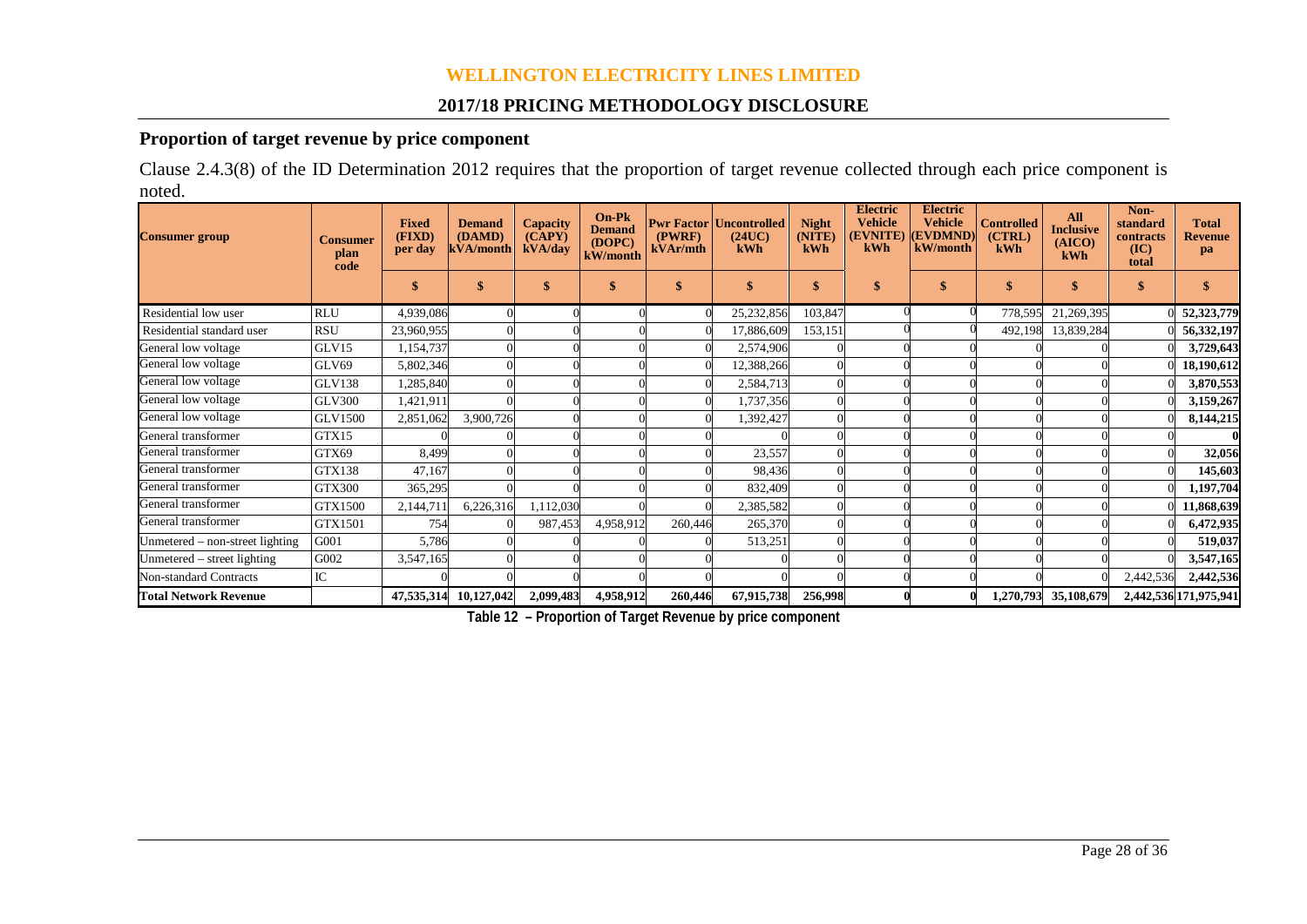## **Appendix A: Pricing Methodology - Information Disclosure Requirements**

- 2.4.1 Every EDB must publicly disclose, before the start of each disclosure year, a pricing methodology which-
	- (1) Describes the methodology, in accordance with clause 2.4.3 below, used to calculate the prices payable or to be payable;
	- (2) Describes any changes in prices and target revenues;
	- (3) Explains, in accordance with clause 2.4.5 below, the approach taken with respect to pricing in non-standard contracts and distributed generation (if any);
	- (4) Explains whether, and if so how, the EDB has sought the views of consumers, including their expectations in terms of price and quality, and reflected those views in calculating the prices payable or to be payable. If the EDB has not sought the views of consumers, the reasons for not doing so must be disclosed.
- 2.4.2 Any change in the pricing methodology or adoption of a different pricing methodology, must be publicly disclosed at least 20 working days before prices determined in accordance with the change or the different pricing methodology take effect.
- 2.4.3 Every disclosure under clause 2.4.1 above must-
	- (1) Include sufficient information and commentary to enable interested persons to understand how prices were set for each consumer group, including the assumptions and statistics used to determine prices for each consumer group;
	- (2) Demonstrate the extent to which the pricing methodology is consistent with the pricing principles and explain the reasons for any inconsistency between the pricing methodology and the pricing principles;
	- (3) State the target revenue expected to be collected for the disclosure year to which the pricing methodology applies;
	- (4) Where applicable, identify the key components of target revenue required to cover the costs and return on investment associated with the EDB's provision of electricity lines services. Disclosure must include the numerical value of each of the components;
	- (5) State the consumer groups for whom prices have been set, and describe-

(a) the rationale for grouping consumers in this way;

(b) the method and the criteria used by the EDB to allocate consumers to each of the consumer groups;

- (6) If prices have changed from prices disclosed for the immediately preceding disclosure year, explain the reasons for changes, and quantify the difference in respect of each of those reasons;
- (7) Where applicable, describe the method used by the EDB to allocate the target revenue among consumer groups, including the numerical values of the target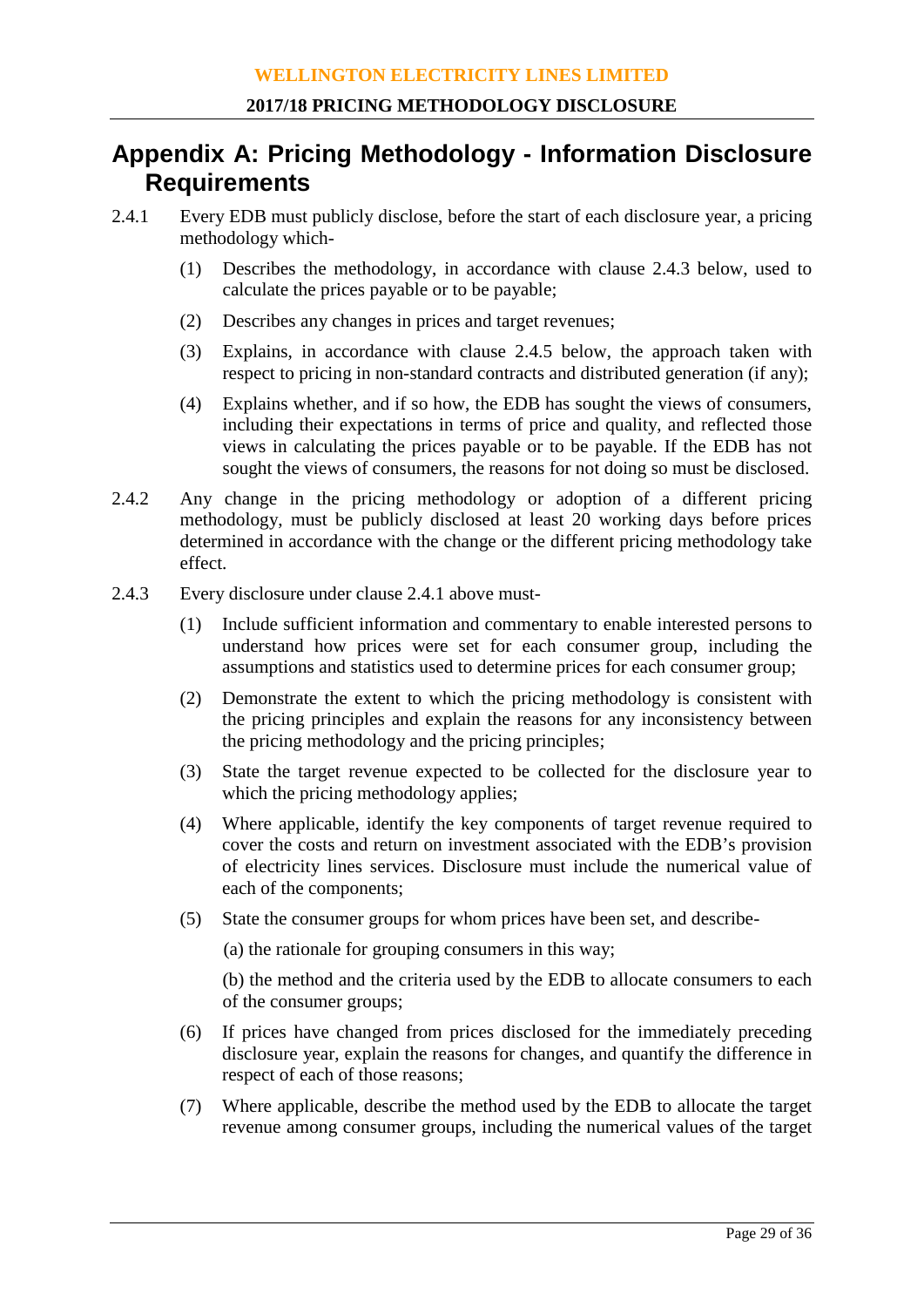revenue allocated to each consumer group, and the rationale for allocating it in this way;

- (8) State the proportion of target revenue (if applicable) that is collected through each price component as publicly disclosed under clause 2.4.18.
- 2.4.4 Every disclosure under clause 2.4.1 above must, if the EDB has a pricing strategy-
	- (1) Explain the pricing strategy for the next 5 disclosure years (or as close to 5 years as the pricing strategy allows), including the current disclosure year for which prices are set;
	- (2) Explain how and why prices for each consumer group are expected to change as a result of the pricing strategy;
	- (3) If the pricing strategy has changed from the preceding disclosure year, identify the changes and explain the reasons for the changes.
- 2.4.5 Every disclosure under clause 2.4.1 above must-
	- (1) Describe the approach to setting prices for non-standard contracts, including-

(a) the extent of non-standard contract use, including the number of ICPs represented by non-standard contracts and the value of target revenue expected to be collected from consumers subject to non-standard contracts;

(b) how the EDB determines whether to use a non-standard contract, including any criteria used;

(c) any specific criteria or methodology used for determining prices for consumers subject to non-standard contracts and the extent to which these criteria or that methodology are consistent with the pricing principles;

(2) Describe the EDB's obligations and responsibilities (if any) to consumers subject to non-standard contracts in the event that the supply of electricity lines services to the consumer is interrupted. This description must explain-

(a) the extent of the differences in the relevant terms between standard contracts and non-standard contracts;

(b) any implications of this approach for determining prices for consumers subject to non-standard contracts;

- (3) Describe the EDB's approach to developing prices for electricity distribution services provided to consumers that own distributed generation, including any payments made by the EDB to the owner of any distributed generation, and including the-
	- (a) prices; and

(b) value, structure and rationale for any payments to the owner of the distributed generation.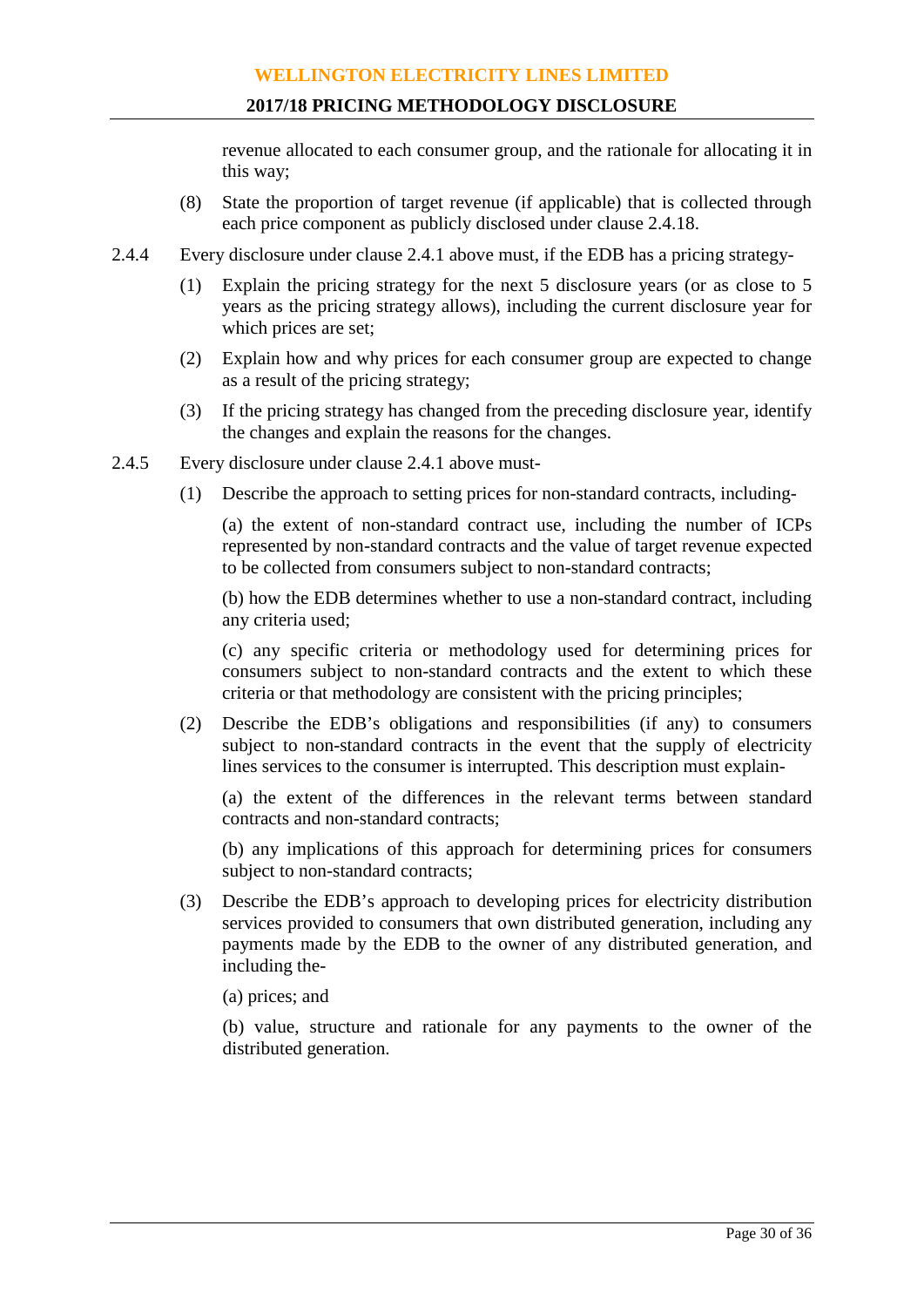## **Appendix B: Consistency with Pricing Principles**

The Electricity Authority's Pricing Principles are contained in the Distribution Pricing Principles and Information Disclosure Guidelines 2010. WELL understands that the Pricing Principles consist of well accepted, high level principles and were introduced on a voluntary compliance basis.

#### **Pricing principle (a) (i)**

- *(a) Prices are to signal the economic costs of service provision, by:*
	- *(i) being subsidy free (equal to or greater than incremental costs, and less than or equal to standalone costs), except where subsidies arise from compliance with legislative and/or other regulations and/or the Government Policy Statement;*

It can be observed that the revenue for each consumer group is within the range established by stand-alone and incremental costs, hence they are subsidy free.

This is shown in the figure below, alongside our COSM outputs:



**Figure 2 - Comparison of Distribution Avoided Costs, Standalone Costs, COSM outputs, and prices by Consumer Group[22](#page-30-0)**

-

<span id="page-30-0"></span> $22$  Excludes Pass through and Recoverable costs, including transmission charges.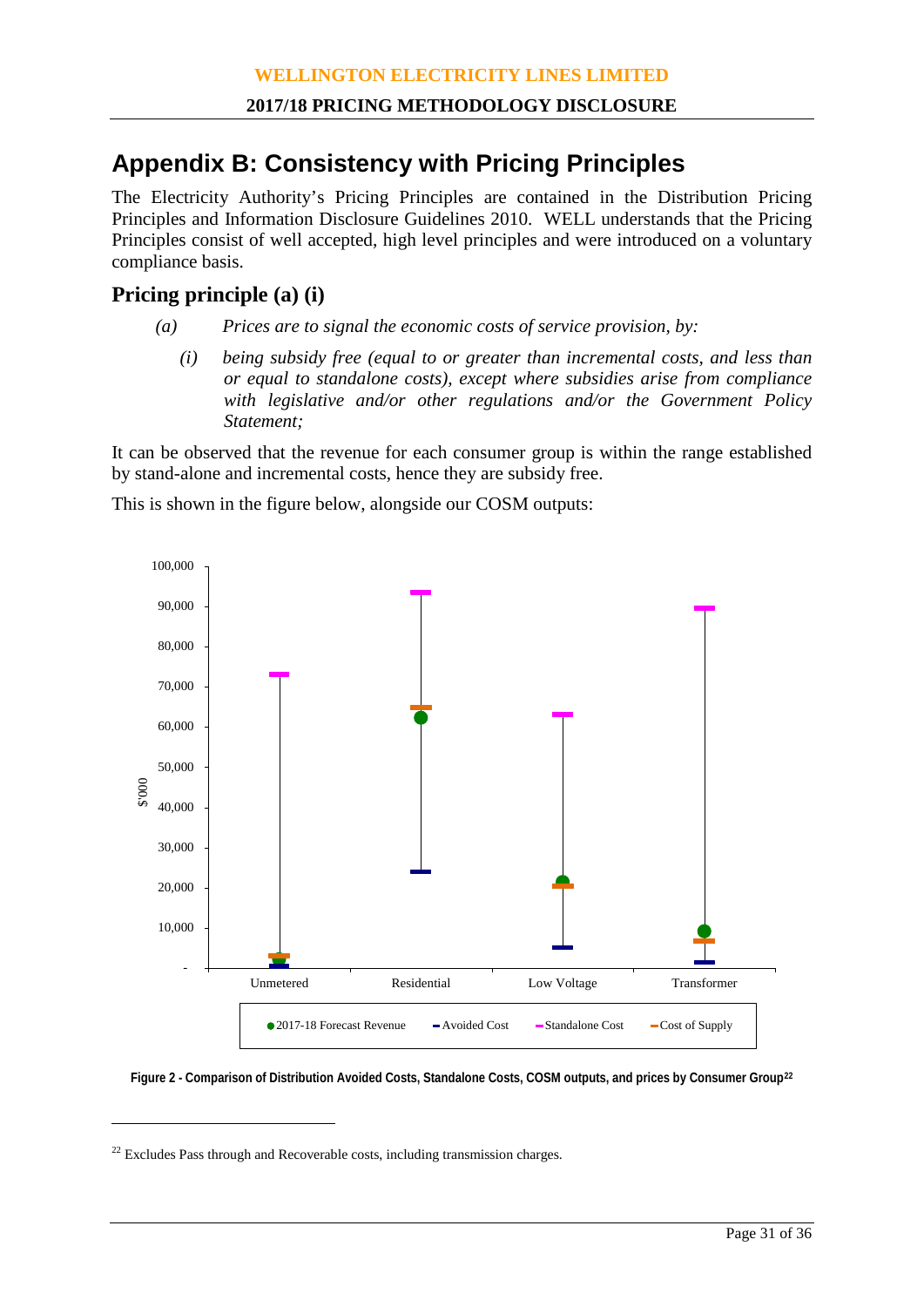#### **Definition of Stand-alone and Incremental cost**

WELL's definition of stand-alone cost and incremental cost is as follows:

The *Stand-alone cost* of providing services to a consumer group is the cost of developing and operating distribution infrastructure which benefits that consumer group. Stand-alone cost considers the costs of entry based on current market conditions and technology. Where the network business recovers more revenue than the standalone cost of serving a consumer class, this means that an alternative supplier may enter the market and supply that particular consumer group. Prices above the stand-alone cost could not be sustained in a competitive market (due to the threat of undercutting prices) and may create the possibility of efficient bypass of the existing infrastructure; and

The *incremental cost* for a consumer group is the cost that would be incurred, should the distribution business no longer serve that specific consumer group (whilst supplying all other groups). If a consumer group were to be charged below the incremental cost, it would be economically beneficial for the business to stop supplying that consumer group as revenue obtained from the consumer would not cover costs. Further, where incremental costs are higher than revenue recovered, the associated tariff levels may also result in inefficient levels of consumption, hence the rationale for having incremental costs as a lower bound.

#### **Methodology of calculating Stand-alone and Incremental costs**

#### *Stand-alone costs*

Stand-alone costs include both the capital and operating costs of service provision. The stand-alone network capital cost for each consumer group was derived from an estimate of the cost of providing network infrastructure required to service their corresponding load, if the other tariff classes were no longer required to be supplied. The stand-alone operating costs for a consumer class have been estimated as the total of all operating cost less the incremental operating costs of serving all the other tariff classes.

#### *Incremental costs*

The incremental costs associated with each of the consumer groups were derived from an estimate of the long run average incremental cost (LRAIC).

#### **Pricing Principles (a)(ii)(iii)**

- *(a) Prices are to signal the economic costs of service provision, by:*
	- *(ii) having regard, to the extent practicable, to the level of available service capacity; and*
	- *(iii) signalling, to the extent practicable, the impact of additional usage on future investment costs.*

WELL has regard to the available service capacity and signals capacity constraints through its price structure as follows: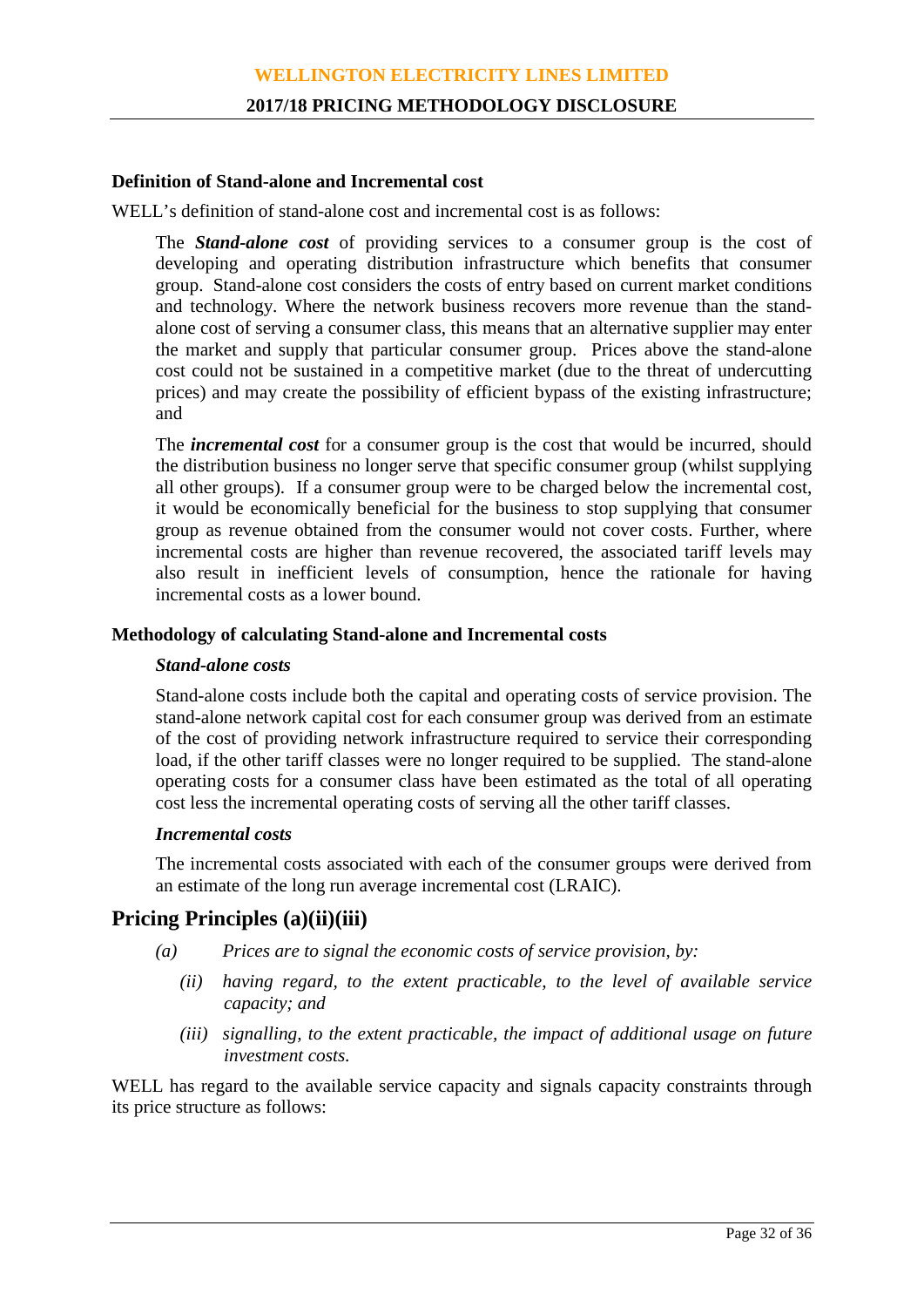#### **2017/18 PRICING METHODOLOGY DISCLOSURE**

#### *Load Management*

WELL provides discounted pricing to domestic consumers that offer up dedicated controllable loads. This price differential signals to consumers the benefits of shifting use away from network peak or other congestion periods. Typically these opportunities are taken up through electric hot-water cylinders offering interruptible load.

WELL has a nite boost option ('NITE') which is a separately metered supply to permanently wired appliances, such as night store heaters, which are switched on and off at specific times. This controlled option will be switched on during the night period (11pm to 7am) and for a minimum "boost period" during the day of two hours generally between 1pm and 3pm. This supply is only available to load permanently wired to a separate meter.

WELL has an electric vehicle night option ('EVNITE'). EVNITE allows the use of the night option over a longer period of 9pm to 7am for the full household load for consumers who are eligible to use it. This creates an incentive for private EV owners to charge their vehicle during off-peak periods and encourages the uptake of electric vehicles by providing a cheaper rate for the household. The extended night period provides private EV owners longer home charging periods which encourages efficient low energy charging options at cheaper network cost periods. Price signals for efficient use of new technology is an important aspect of forward looking pricing methodologies. The electric vehicle night option must be used together with the electric vehicle demand option (EVDMND), i.e. if a customer is utilising the EVNITE option then WELL would require the EVDMND information.

#### *Demand (kW)*

WELL has introduced a demand charge price signal for customers who have privately owned electric vehicles and who utilise EVNITE pricing, from 1 April 2017. This charge is based on the highest monthly half hour demand measurement (in kW) between the times of 5:00pm and 9:00pm. The rate of the demand charge is initially \$0.00/kW/month, however it is expected that this rate will increase in future years to provide a strong price signal to incentives private EV owners to charge their vehicles outside network congestion periods.

The demand charge applied to GTX1500 and GTX1501 pricing plans will provide a price signal by incentivising larger consumers to reduce their demand at high network congestion periods. Growth in demand can result in higher charges to the consumer.

#### *Power Factor Charge*

To encourage power factor management, a power factor charge is applied to General Transformer Connections greater than 1500 kVA (GTX1501) who fail to correct inductive loads. This signals to the consumer the need to manage power factor and mis-management will result in a charge to them.

#### *Looking Forward*

WELL is also considering further demand or TOU based pricing options that incentivise efficient use of network capacity. This will align prices more closely to the cost of investing in service capacity.

#### **Pricing Principle (b)**

*(b) Where prices based on 'efficient' incremental costs would under-recover allowed revenues, the shortfall should be made up by setting prices in a*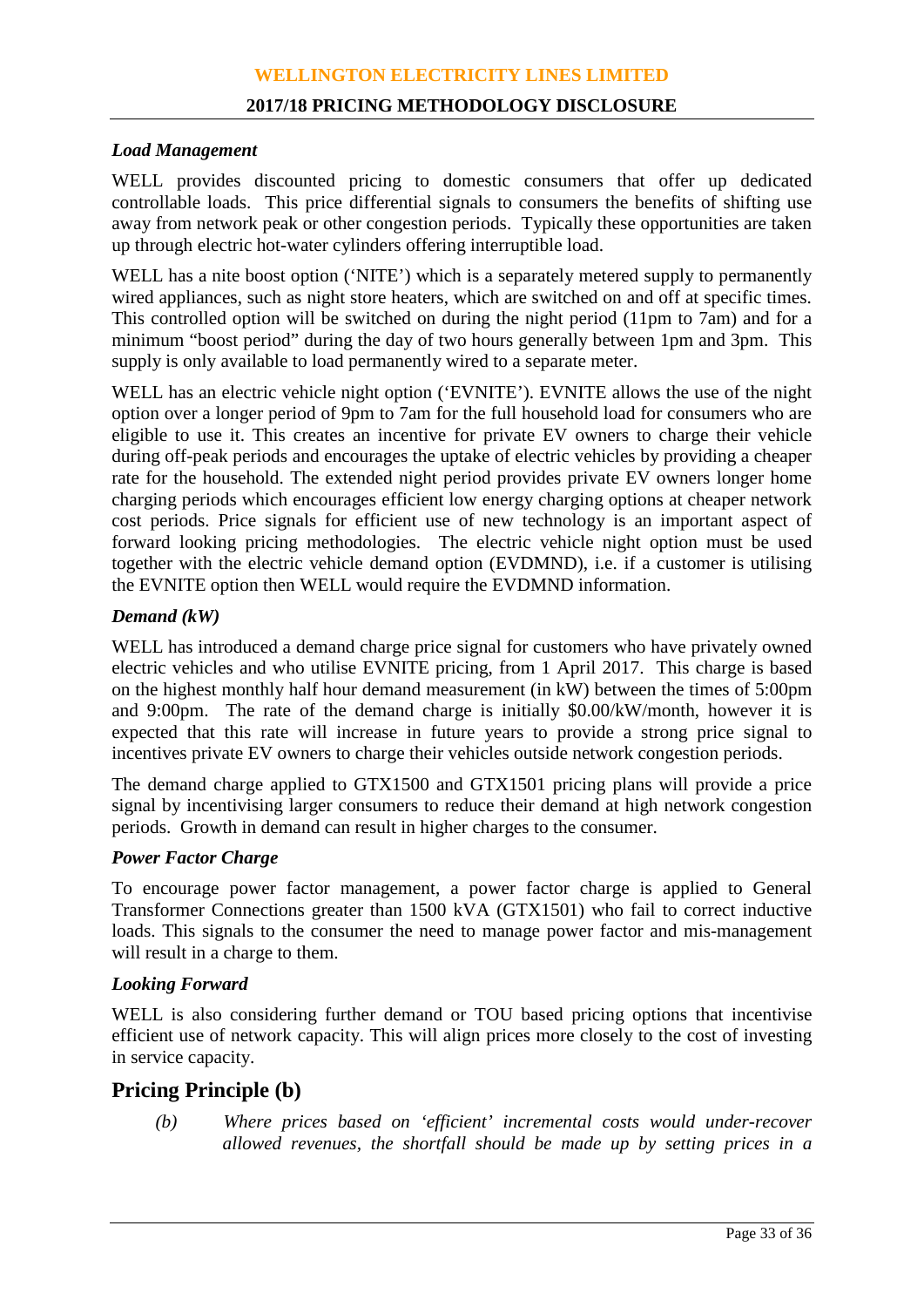#### **2017/18 PRICING METHODOLOGY DISCLOSURE**

*manner that has regard to consumers' demand responsiveness, to the extent practicable.*

This principle sets out the economic concept of "Ramsey Pricing". This asserts it is economically efficient to charge higher prices to those consumers that have a higher willingness to pay, relative to the LRMC of each consumer group. This is considered economically efficient as consumers that demand a service the most, pay the most.

There are a number of issues associated with developing Ramsey based pricing which makes it impractical for us to apply. In particular, there is a lack of information on price elasticities (i.e. a measure of willingness to pay) specific to different consumer groups in the New Zealand electricity sector.

However, WELL consider this willingness to pay principle can be practically applied by offering consumers price plans that balance their willingness to pay with the quality of supply they receive. For instance, uncontrolled pricing plans have higher prices recognising the higher willingness to pay for consumers that do not want their hot-water load interrupted. Similarly, the night and controlled prices are targeted to consumers that are willing to shift their demand to the off peak. Demand/TOU pricing will also allow consumers to self-select the capacity service they require, consistent with their willingness to pay.

#### **Pricing Principles (c)(i)(ii)(iii)**

- *(c) Provided that prices satisfy (a) above, prices should be responsive to the requirements and circumstances of stakeholders in order to:*
	- *(i) discourage uneconomic bypass;*
	- *(ii) allow for negotiation to better reflect the economic value of services and enable stakeholders to make price/quality trade-offs or non-standard arrangements for services; and*
	- *(iii) where network economics warrant, and to the extent practicable, encourage investment in transmission distribution alternatives (e.g. distributed generation or demand response) and technology innovation.*

As noted above, prices above the standalone cost could not be sustained in a competitive market and may create the possibility of efficient bypass of the existing infrastructure. As WELL's prices are below the stand alone costs, bypassing the network is discouraged.

WELL utilises standard charges but has in place a policy to negotiate connection costs and pricing with non-standard consumers (see table 2). WELL considers this policy to better reflect consumer opportunities to vary service and price standards and enable consumers to make efficient decisions between transmission and distribution alternatives.

WELL operates under a regulatory framework that requires ongoing information disclosure including the Asset Management Plan. The Asset Management Plan sets out capital and operating requirements for the Network, which imposes a discipline on the network businesses to design their networks efficiently.

#### **Pricing Principle (d)**

*(d) Development of prices should be transparent, promote price stability and certainty for stakeholders, and changes to prices should have regard to the impact on stakeholders.*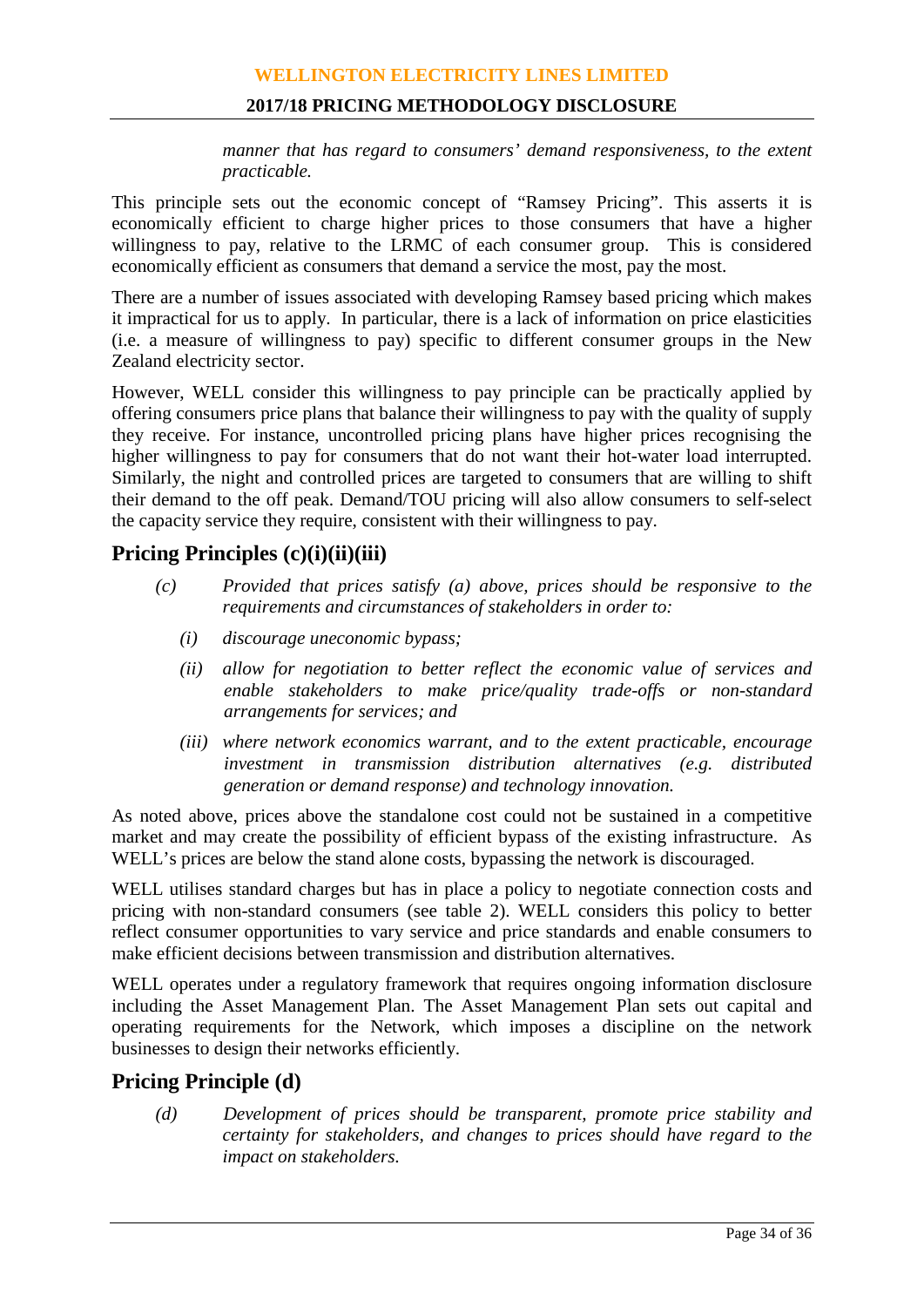All prices are developed in a systematic approach that broadly reflects the consumer profile and connection characteristics. For example, connection characteristics for large consumers such as power factor, play a large part in network costs and therefore this cost driver is separately charged. All of these prices are published in public documents providing transparency of prices charged.

Prices have been changed within the constraints of the maximum weighted average price cap determined under the DPP Determination 2015 except for consumers falling into the low fixed charge user category. These consumers have had their fixed price component capped at 15 cents per day. WELL continues to move towards better alignment of its individual tariff prices with the cost of supply.

#### **Pricing Principle (e)**

*(e) Development of prices should have regard to the impact of transaction costs on retailers, consumers and other stakeholders and should be economically equivalent across retailers.*

WELL has control over the transaction costs arising from its network charges, by limiting the complexity of charges and structures and the number of charging parameters within each charge. WELL applies the same charging structure to all retailers, excluding any nonstandard contracts. A separate contractual agreement is negotiated with non-standard consumers as they have unusual connection characteristics making the tariff structure to all retailers inappropriate.